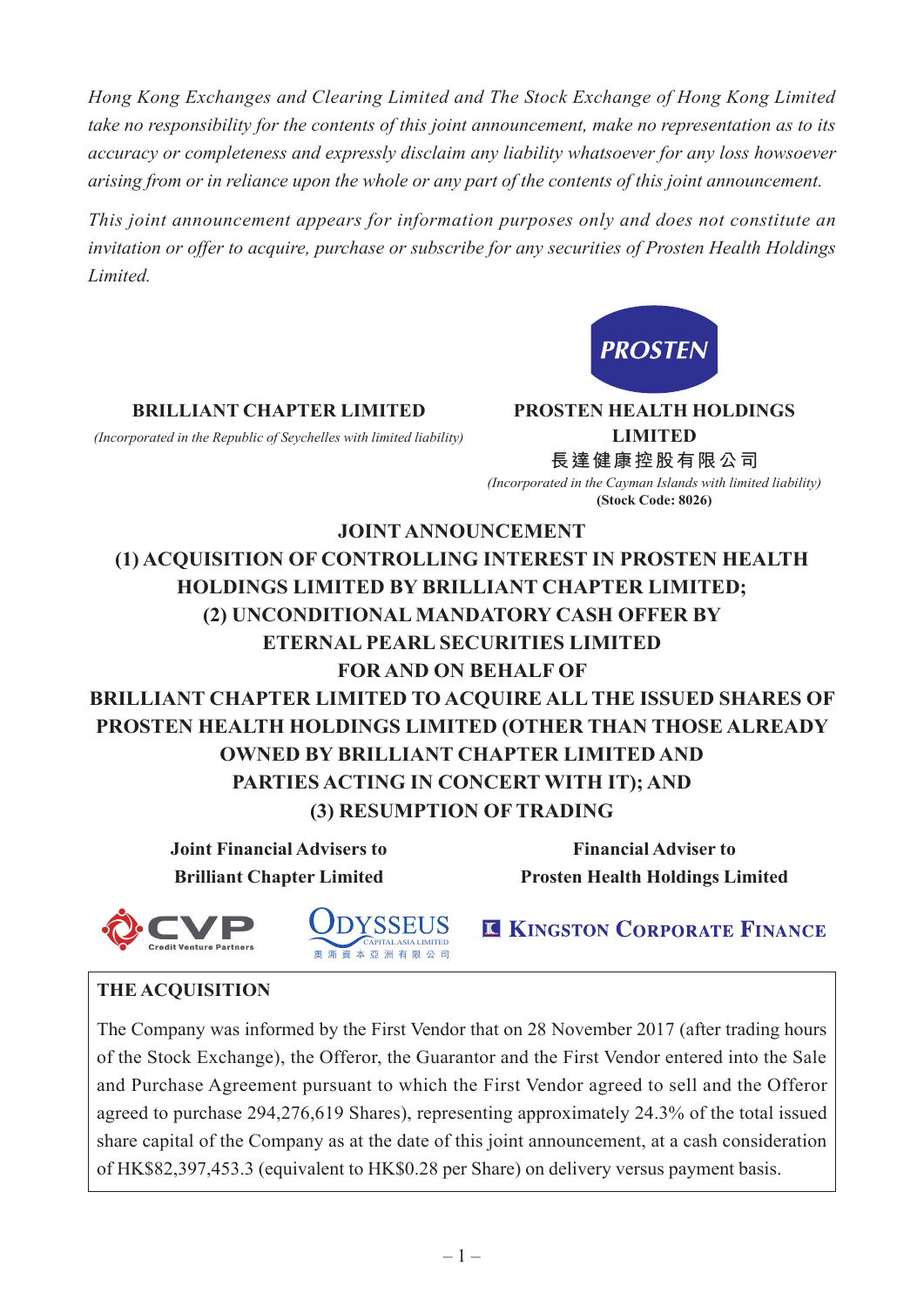The Company was informed by the Offeror that on 28 November 2017 (after trading hours of the Stock Exchange), the Offeror further acquired from the Second Vendor, the Third Vendor, the Fourth Vendor, the Fifth Vendor and the Sixth Vendor an aggregate of 463,229,675 Shares (as to 154,647,000 Shares representing approximately 12.77% of the total issued share capital of the Company from the Second Vendor, 112,903,225 Shares representing approximately 9.32% of the total issued share capital of the Company from the Third Vendor, 111,000,000 Shares representing approximately 9.17% of the total issued share capital of the Company from the Fourth Vendor, 70,000,000 Shares representing approximately 5.78% of the total issued share capital of the Company from the Fifth Vendor and 14,679,450 representing approximately 1.21% of the total issued share capital of the Company from the Sixth Vendor), representing approximately 38.25% of the total issued share capital of the Company as at the date of this joint announcement. The aggregate consideration for the 463,229,675 Shares is HK\$129,704,309 (equivalent to HK\$0.28 per Share).

Completion took place on 28 November 2017.

## **UNCONDITIONAL MANDATORY CASH OFFER**

Upon the Completion and as at the date of this joint announcement, the Offeror and parties acting in concert with it beneficially own 757,506,294 Shares, representing approximately 62.55% of the total issued share capital of the Company.

In accordance with Rule 26.1 of the Takeovers Code, the Offeror is required to make an unconditional mandatory cash offer for the Offer Shares, being all the Shares in issue, other than those already owned by the Offeror and parties acting in concert with it.

As at the date of this joint announcement, the Company has 1,210,963,725 Shares in issue. Save for the aforesaid, the Company has no other relevant securities (as defined in Note 4 to Rule 22 of the Takeovers Code) in issue as at the date of this joint announcement.

Eternal Pearl will make the Offer for and on behalf of the Offeror and in compliance with the Takeovers Code to acquire all the Offer Shares.

The Offer Price will be HK\$0.28 per Offer Share which is the same as the price paid by the Offeror (rounded up to the nearest cent) for each Sale Share. The principal terms of the Offer are set out under the section headed "Unconditional Mandatory Cash Offer" in this joint announcement.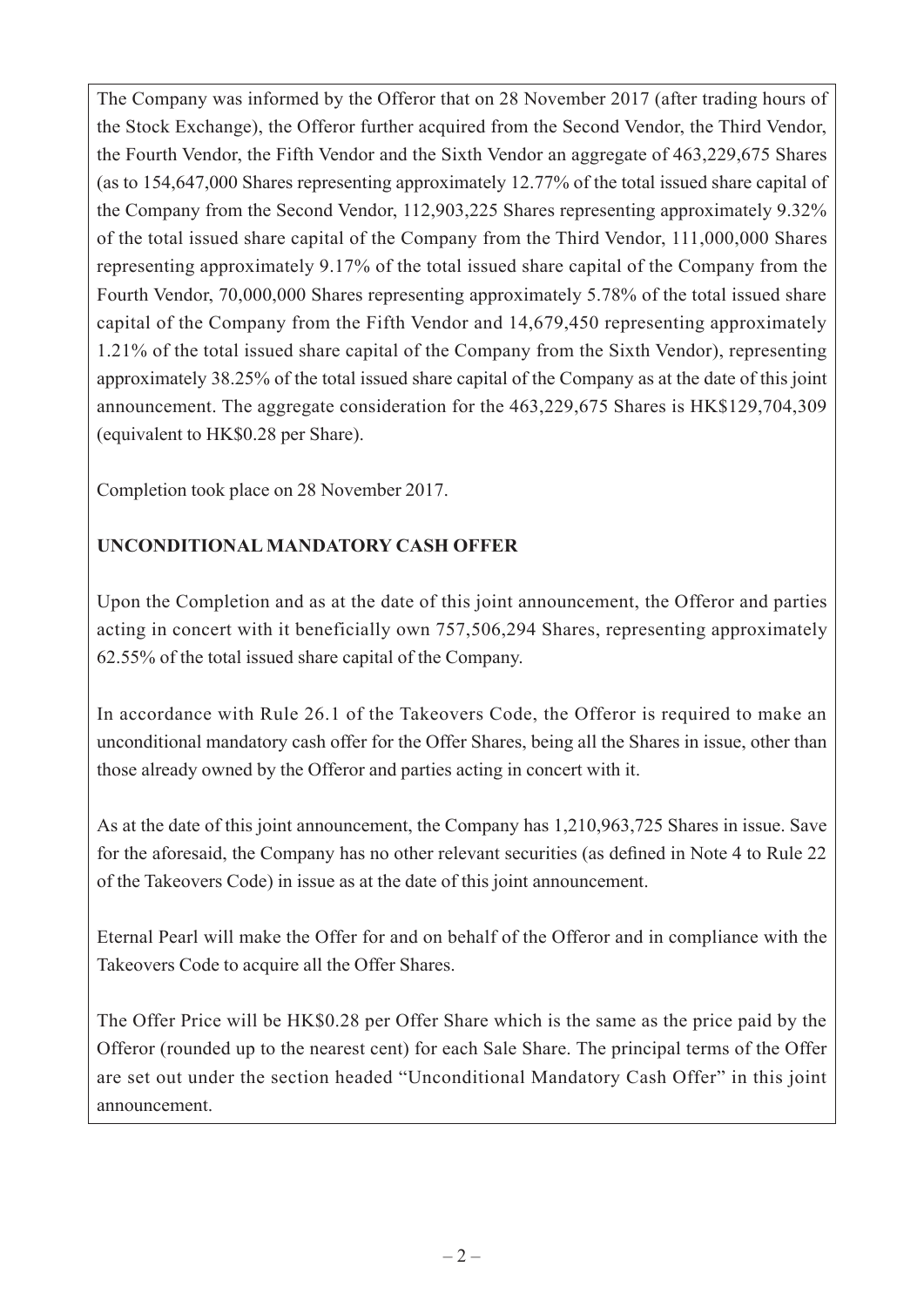The Offer will be unconditional in all respects and will be for all existing issued Shares but excluding the Sale Shares and any other Shares already owned by the Offeror and persons acting in concert with it.

The Offeror would finance the consideration payable under the Offer by shareholders' loan from the ultimate beneficial owners of the Offeror and the Joint Financial Advisers are satisfied that sufficient financial resources are available to the Offeror to satisfy the consideration for the full acceptance of the Offer.

### **INDEPENDENT BOARD COMMITTEE AND INDEPENDENT FINANCIAL ADVISER**

In accordance with Rule 2.1 of the Takeovers Code, the Company has established the Independent Board Committee comprising all the non-executive Directors, to make recommendation to the Independent Shareholders in respect of the Offer. Mr. Chen Weixi, who is a non-executive Director and owns 80% shareholding interest in the First Vendor under the Sale and Purchase Agreement, has direct interests in the Offer and is not included in the Independent Board Committee. The Independent Board Committee will appoint the Independent Financial Adviser to advise the Independent Board Committee and the Independent Shareholders on the terms of the Offer and further announcement will be made after the appointment of the Independent Financial Adviser.

### **DESPATCH OF THE COMPOSITE DOCUMENT**

It is the intention of the respective boards of directors of the Offeror and the Company to combine the offer document and the offeree board circular into the Composite Document in accordance with the Takeovers Code. Pursuant to Rule 8.2 of the Takeovers Code, the Composite Document is expected to be despatched within 21 days of the date of this joint announcement or such later date as may be permitted by the Takeovers Code and approved by the Executive and in compliance with the requirements of the Takeovers Code and other applicable regulations.

The Composite Document will contain, among other things, details of the Offer (accompanying therewith the acceptance and transfer form and the expected timetable of the Offer) and incorporate the letter of recommendation from the Independent Board Committee and the letter of advice from the Independent Financial Adviser and other relevant information on the Offeror and the Group as required under the Takeovers Code.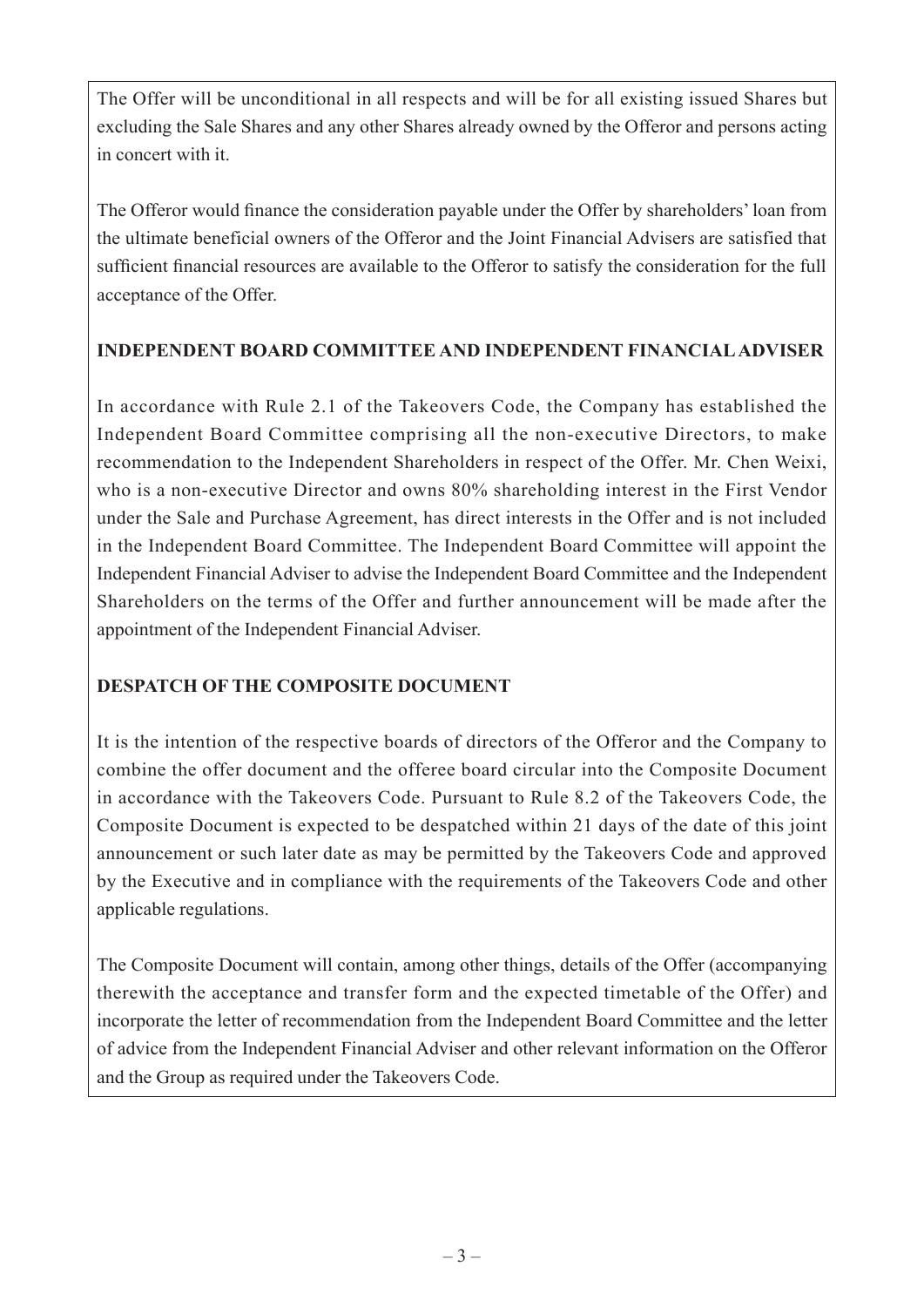### **RESUMPTION OF TRADING**

At the request of the Company, trading in the Shares on the Stock Exchange has been halted with effect from 9:00 a.m. on 29 November 2017 pending the publication of this joint announcement. An application has been made by the Company to the Stock Exchange for the resumption of trading in the Shares with effect from 9:00 a.m. on 4 December 2017.

### **WARNING**

**The Directors make no recommendation as to the fairness or reasonableness of the Offer or as to the acceptance of the Offer in this joint announcement, and strongly recommend the Independent Shareholders not to form a view on the Offer unless and until they have received and read the Composite Document, including the recommendation of the Independent Board Committee in respect of the Offer and the letter of advice from the Independent Financial Adviser.**

**Shareholders and potential investors of the Company are advised to exercise caution when dealing in the relevant securities of the Company, and if they are in any doubt about their position, they should consult their professional advisers as and when appropriate.**

### **1. THE ACQUISITION**

The Company was informed by the First Vendor that on 28 November 2017 (after trading hours of the Stock Exchange), the Offeror, the Guarantor and the First Vendor entered into the Sale and Purchase Agreement pursuant to which the First Vendor agreed to sell and the Offeror agreed to purchase 294,276,619 Shares, representing approximately 24.3% of the total issued share capital of the Company as at the date of this joint announcement, at a cash consideration of HK\$82,397,453.30 (equivalent to HK\$0.28 per Share), free from all encumbrances and together with all rights now or hereafter attaching to them, including all rights to any dividend or other distribution declared, made or paid on or after the date of Completion. The Guarantor shall guarantee all of the First Vendor's obligations and liabilities under the Sale and Purchase Agreement.

The First Vendor is owned as to 80% by Mr. Chen Weixi, who is a non-executive Director and 20% by the Guarantor, who is an executive Director and chairman of the Board.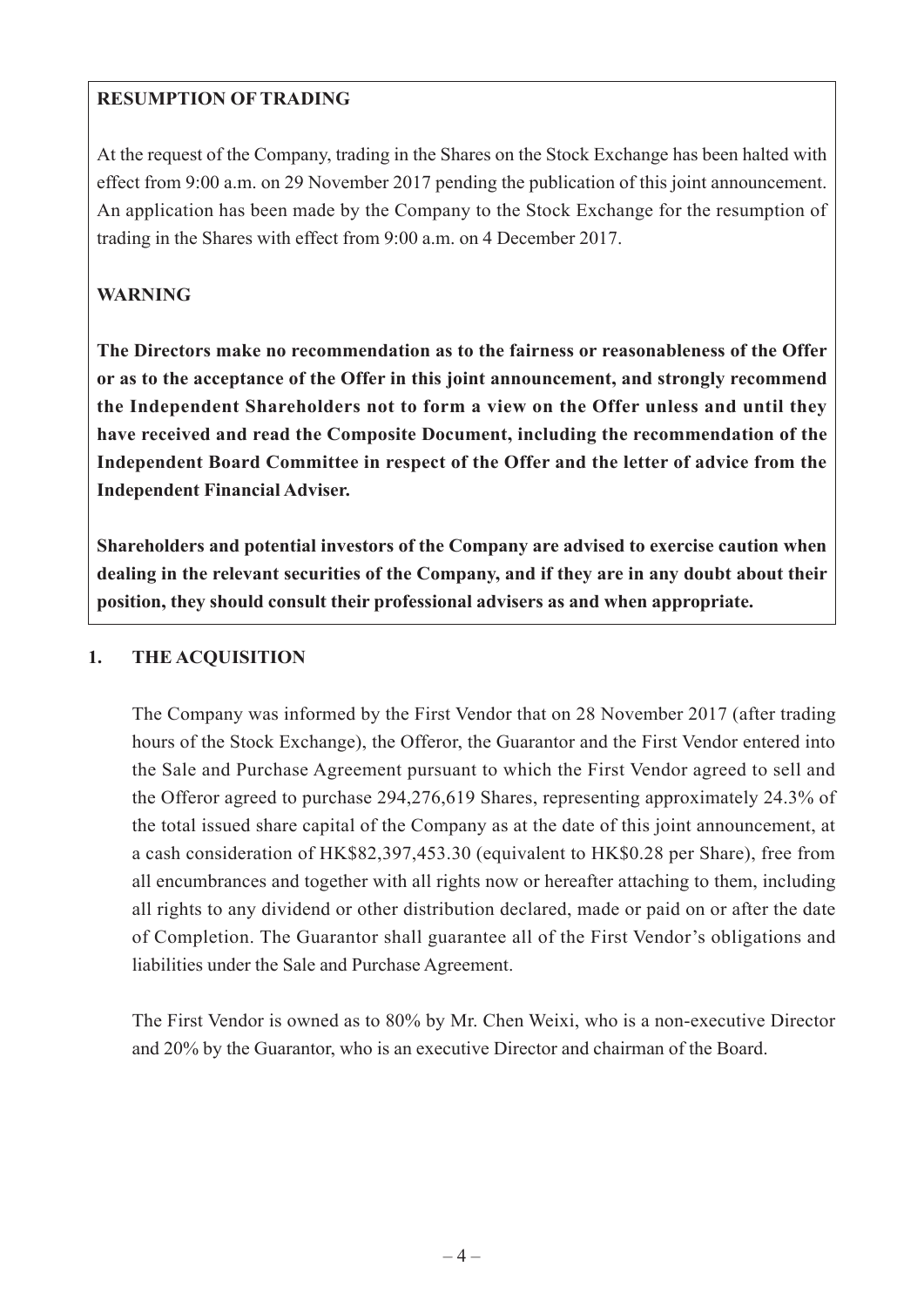The Company was also informed by the Offeror that, on 28 November 2017 (after trading hours of the Stock Exchange), the Offeror further acquired from the Second Vendor, the Third Vendor, the Fourth Vendor, the Fifth Vendor and the Sixth Vendor an aggregate of 463,229,675 Shares (as to 154,647,000 representing approximately 12.77% of the total issued share capital of the Company Shares from the Second Vendor, 112,903,225 Shares representing approximately 9.32% of the total issued share capital of the Company from the Third Vendor, 111,000,000 Shares representing approximately 9.17% of the total issued share capital of the Company from the Fourth Vendor, 70,000,000 Shares representing approximately 5.78% of the total issued share capital of the Company from the Fifth Vendor and 14,679,450 Shares representing approximately 1.21% of the total issued share capital of the Company from the Sixth Vendor), representing approximately 38.25% of the total issued share capital of the Company as at the date of this joint announcement. The aggregate consideration for the 463,229,675 Shares is HK\$129,704,309 (equivalent to HK\$0.28 per Share).

Completion took place on 28 November 2017.

As at the date of this joint announcement, the Offeror and its ultimate beneficial owners are third parties independent of, and not connected with, either the Company or any of its connected persons, and not a party acting in concert with any of them, save that the Offeror has become a controlling Shareholder upon the Completion.

### **2. UNCONDITIONAL MANDATORY CASH OFFER**

#### **Offer for the Offer Shares**

Immediately prior to the Completion, the Offeror and parties acting in concert with it were not interested in any Shares or other relevant securities (as defined in Note 4 to Rule 22 of the Takeovers Code) of the Company. Upon the Completion and as at the date of this joint announcement, the Offeror and parties acting in concert with it beneficially own 757,506,294 Shares, representing 62.55% of the total issued share capital of the Company.

In accordance with Rule 26.1 of the Takeovers Code, the Offeror is required to make an unconditional mandatory cash offer for the Offer Shares, being all the Shares in issue, other than those already owned by the Offeror or parties acting in concert with it.

As at the date of this joint announcement, the Company has 1,210,963,725 Shares in issue. Save for the aforesaid, the Company has no other relevant securities (as defined in Note 4 to Rule 22 of the Takeovers Code) in issue as at the date of this joint announcement.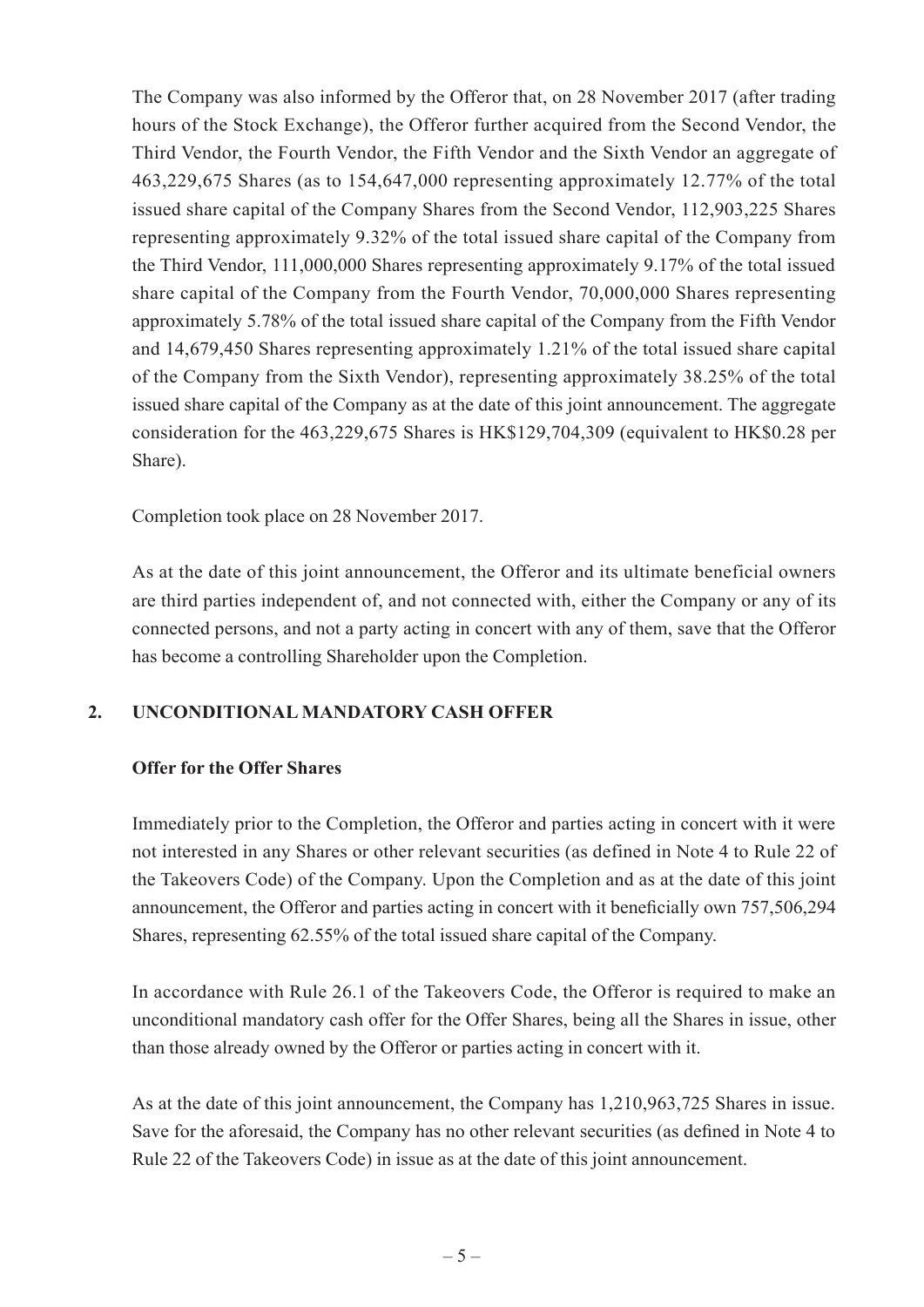Eternal Pearl will make the Offer for and on behalf of the Offeror and in compliance with the Takeovers Code on the following basis:

## **For each Offer Share** ................................................................................. **HK\$0.28 in cash**

The Offer Price is the same as the price paid by the Offeror (rounded up to the nearest cent) for each Sale Share pursuant to the Acquisition.

The Offer will be extended to all Shareholders in accordance with Rule 26.1 of the Takeovers Code. The Offer Shares to be acquired under the Offer shall be fully paid and shall be acquired free from all encumbrances, rights of pre-emption and any other third party rights of any nature and together with all rights attaching to them on or after the date on which the Offer is made, being the date of despatch of the Composite Document, or subsequently becoming attached to them.

The Offer will be unconditional in all respects and will be for all existing issued Shares but excluding the Sale Shares and any other Shares already owned by the Offeror and persons acting in concert with it. As at the date the this Joint Announcement, the Fifth Vendor is the beneficial owner of 30,000,000 Shares (representing approximately 2.48% of the issued share capital of the Company. Save as to the shareholding of the Fifth Vendor, none of the Vendor beneficially own any Shares as at the date of this Joint Announcement.

### **Comparisons of Value**

The Offer Price of HK\$0.28 per Offer Share, which is the same as the price per Sale Share paid by the Offeror represents:

- (1) a discount of approximately 31.71% to the closing price of HK\$0.41 per Share as quoted on the Stock Exchange on 28 November 2017, being the Last Trading Date and the commencement date of the Offer;
- (2) a discount of approximately 25.73% to the average closing price of HK\$0.377 per Share as quoted on the Stock Exchange for the last 5 trading days up to and including the Last Trading Date;
- (3) a discount of approximately 21.68% to the average closing price of approximately HK\$0.3575 per Share as quoted on the Stock Exchange for the last 10 trading days up to and including the Last Trading Date;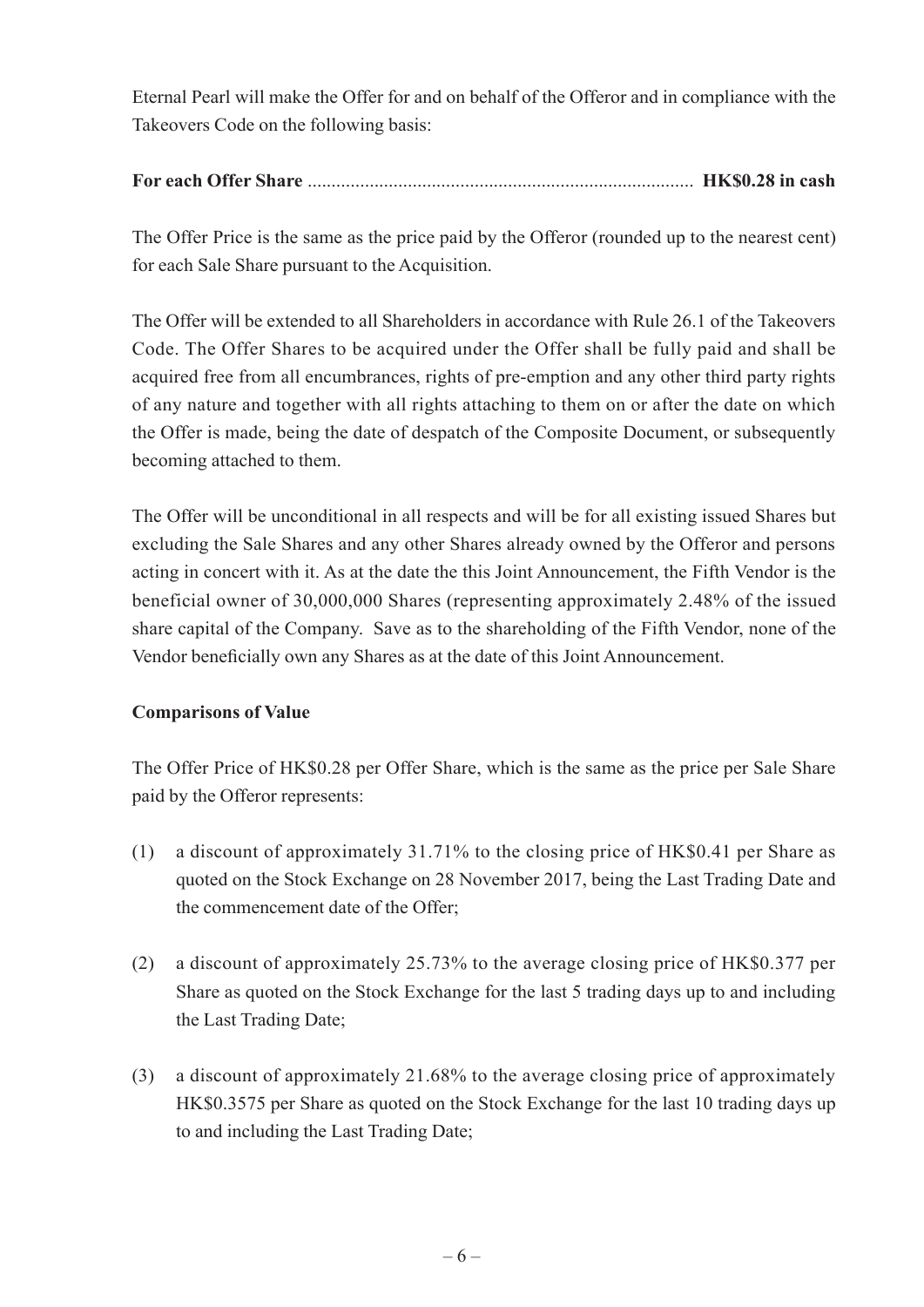- (4) a discount of approximately 15.15% to the average closing price of approximately HK\$0.33 per Share as quoted on the Stock Exchange for the last 30 trading days up to and including the Last Trading Date;
- (5) a premium of approximately 352% over the audited consolidated net assets value attributable to the Shareholders per Share of approximately HK\$0.062 as at 31 March 2017, the date on which the latest audited financial results of the Group were made up (based on the Group's audited consolidated net asset value attributable to the Shareholders of approximately HK\$74,726,000 as at 31 March 2017 and 1,208,263,725 Shares in issue as at 31 March 2017); and
- (6) a premium of approximately 254% over the unaudited consolidated net assets value attributable to the Shareholders per Share of approximately HK\$0.079 as at 30 September 2017, the date on which the latest unaudited financial results of the Group were made up (based on the Group's unaudited consolidated net asset value attributable to the Shareholders of approximately HK\$95,466,000 as at 30 September 2017 and 1,210,963,725 Shares in issue as at 30 September 2017).

### **Highest and Lowest Share Prices**

During the six-month period preceding the date of this joint announcement and the period up to and including the Last Trading Date, the highest closing price of the Shares was HK\$0.41 per Share as quoted on the Stock Exchange on 28 November 2017 and the lowest closing price of the Shares was HK\$0.217 per Share as quoted on the Stock Exchange on 1 September 2017.

### **Total value of the Offer**

On the basis of 1,210,963,725 Shares in issue as at the date of this joint announcement and the Offer Price of HK\$0.28 per Offer Share, the entire issued share capital of the Company is valued at HK\$339,069,843. Excluding the 757,506,294 Sale Shares acquired by the Offeror, 453,457,431 Shares will be subject to the Offer and the Offer is valued at approximately HK\$126,968,081 based on the Offer Price.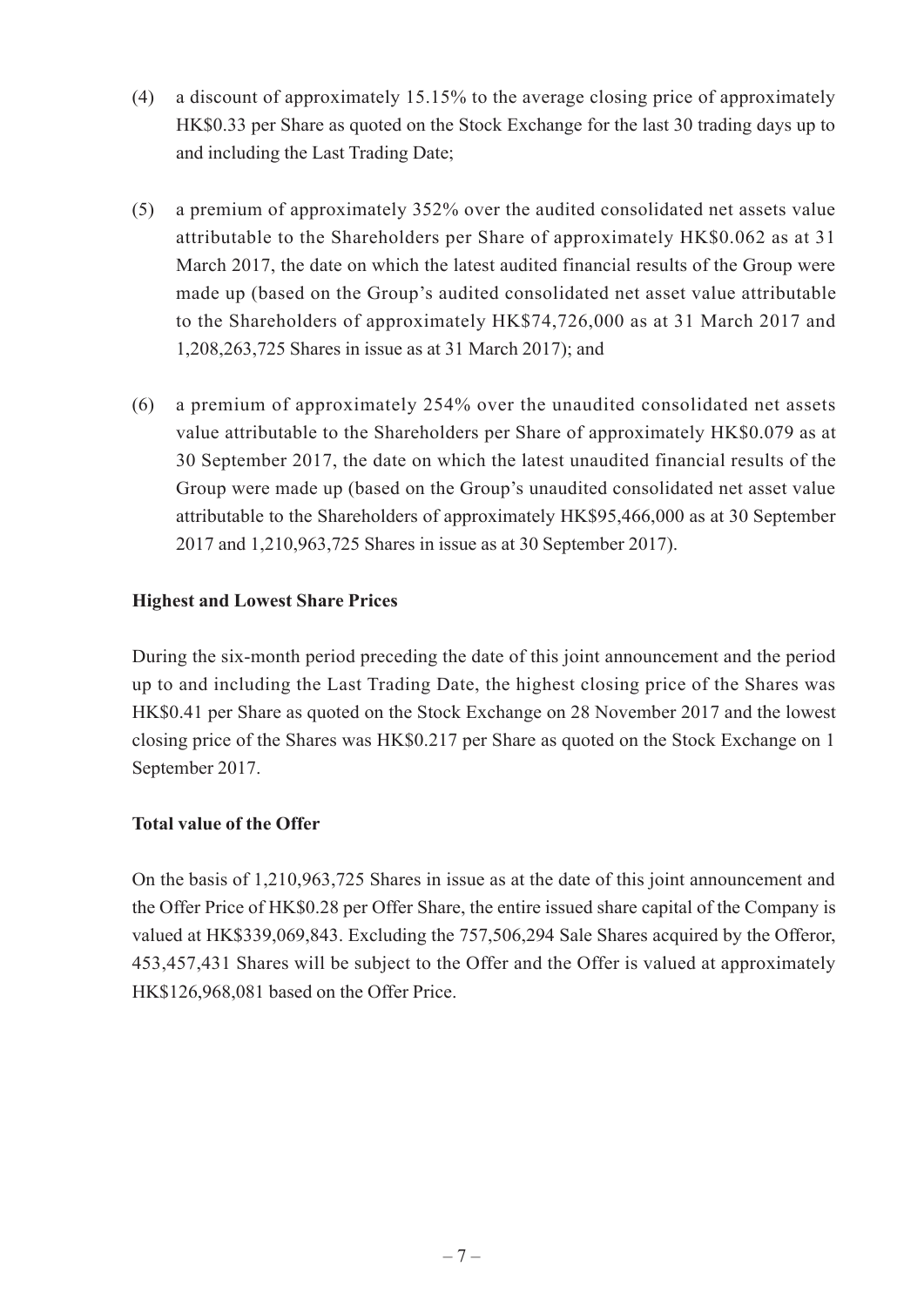#### **Financial Resources**

The Offeror would finance the consideration payable under the Offer by shareholders' loan from the ultimate beneficial owners of the Offeror, details of the ultimate beneficial owners of the Offeror are set out below.

The Joint Financial Advisers are satisfied that sufficient financial resources are available to the Offeror to satisfy the consideration for the full acceptance of the Offer as described above.

### **Effect of Accepting the Offer**

By accepting the Offer, Shareholders (being the Shareholders other than the Offeror and the parties in concert with them respectively) will sell to the Offeror the Offer Shares free from all liens, charges, options, claims, equity, rights of pre-emption and any other third party rights or encumbrances of any nature whatsoever and together with all rights attaching to them, including the right to receive in full all dividends and other distributions, if any, declared, made or paid on or after the date on which the Offer is made (i.e. being the date of despatch of the Composite Document). Acceptances of the Offer shall be irrevocable and not capable of being withdrawn, except as permitted under the Takeovers Code.

The Offer will be made in compliance with the Takeovers Code which is administered by the Executive.

**Independent Shareholders are reminded to read the recommendations of the Independent Board Committee and the advice of the Independent Financial Adviser in respect of the Offer which will be included in the Composite Document.**

#### **Overseas Shareholders**

As the Offer to persons not resident in Hong Kong may be affected by the laws of the relevant jurisdiction in which they are resident, Overseas Shareholders who are citizens, residents or nationals of a jurisdiction outside Hong Kong should observe any applicable legal or regulatory requirements and, where necessary, seek legal advice. It is the responsibility of Overseas Shareholders who wish to accept the Offer to satisfy themselves as to the full observance of the laws and regulations of the relevant jurisdictions in connection with the acceptance of the Offer (including but not limited to the obtaining of any governmental or other consent which may be required or the compliance with other necessary formalities and the payment of any transfer or other taxes due from such Shareholder in respect of such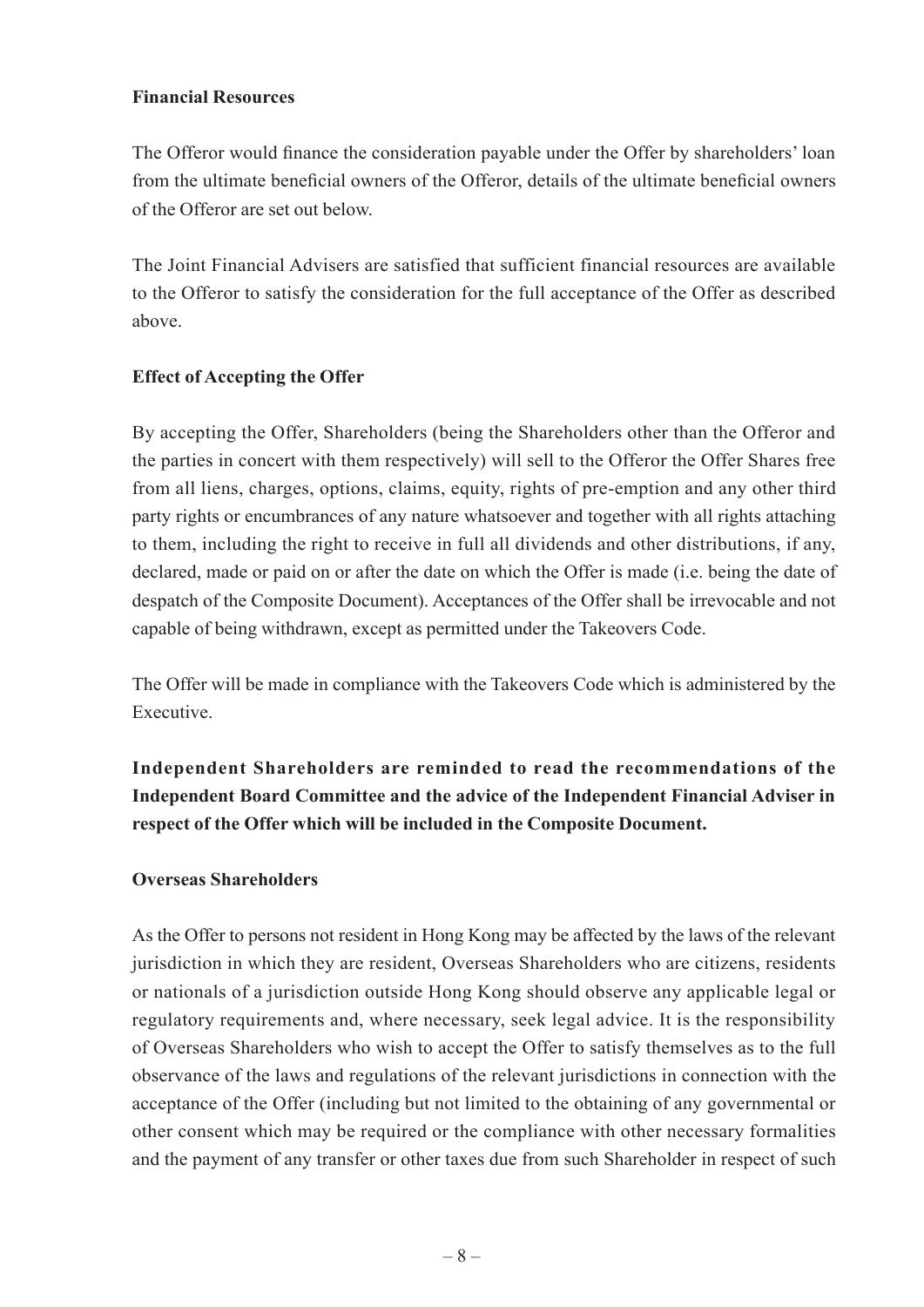jurisdictions as a result of the acceptance of the Offer). Acceptance of the relevant Offer by such Shareholders will constitute a representation and warranty to the Offeror that legal and regulatory requirements of all relevant territories in connection with the acceptance of the Offer have been complied with. The Overseas Shareholders should consult their professional advisers if in doubt.

### **Stamp Duty**

Seller's ad valorem stamp duty arising in connection with acceptances of the Offer will be payable by each accepting Shareholder at the rate of 0.1% of the consideration payable by the Offeror to such accepting Shareholder or if higher, the market value of the Shares, and will be deducted from the cash amount payable to such accepting Shareholder. The Offeror will pay the buyer's ad valorem stamp duty and will account to the Stamp Office of Hong Kong for the stamp duty payable on the sale and purchase of the relevant Offer Shares pursuant to acceptances of the Offer and the transfer of the Offer Shares in accordance with Stamp Duty Ordinance (Chapter 117 of the Laws of Hong Kong).

No fractions of a cent will be payable and the amount of the consideration payable to a Shareholder who accepts the Offer will be rounded up to the nearest cent.

### **Payment**

Payment (after deducting the accepting Shareholders' share of stamp duty) in cash in respect of acceptances of the Offer will be made as soon as possible but in any event within seven (7) business days (as defined under the Takeovers Code) of the receipt of duly completed acceptances. Relevant documents of title must be received by the Registrar to render each acceptance of the Offer complete and valid.

### **Taxation advice**

Shareholders are recommended to consult their own professional advisers if they are in any doubt as to the taxation implications of accepting or rejecting the Offer. None of the Offeror, parties acting in concert with the Offeror, the Company, CVP, Odysseus, Kingston Corporate Finance, Eternal Pearl and their respective ultimate beneficial owners, directors, officers, advisers, agents or associates or any other person involved in the Offer accepts responsibility for any taxation effects on, or liabilities of, any persons as a result of their acceptance or rejection of the Offer.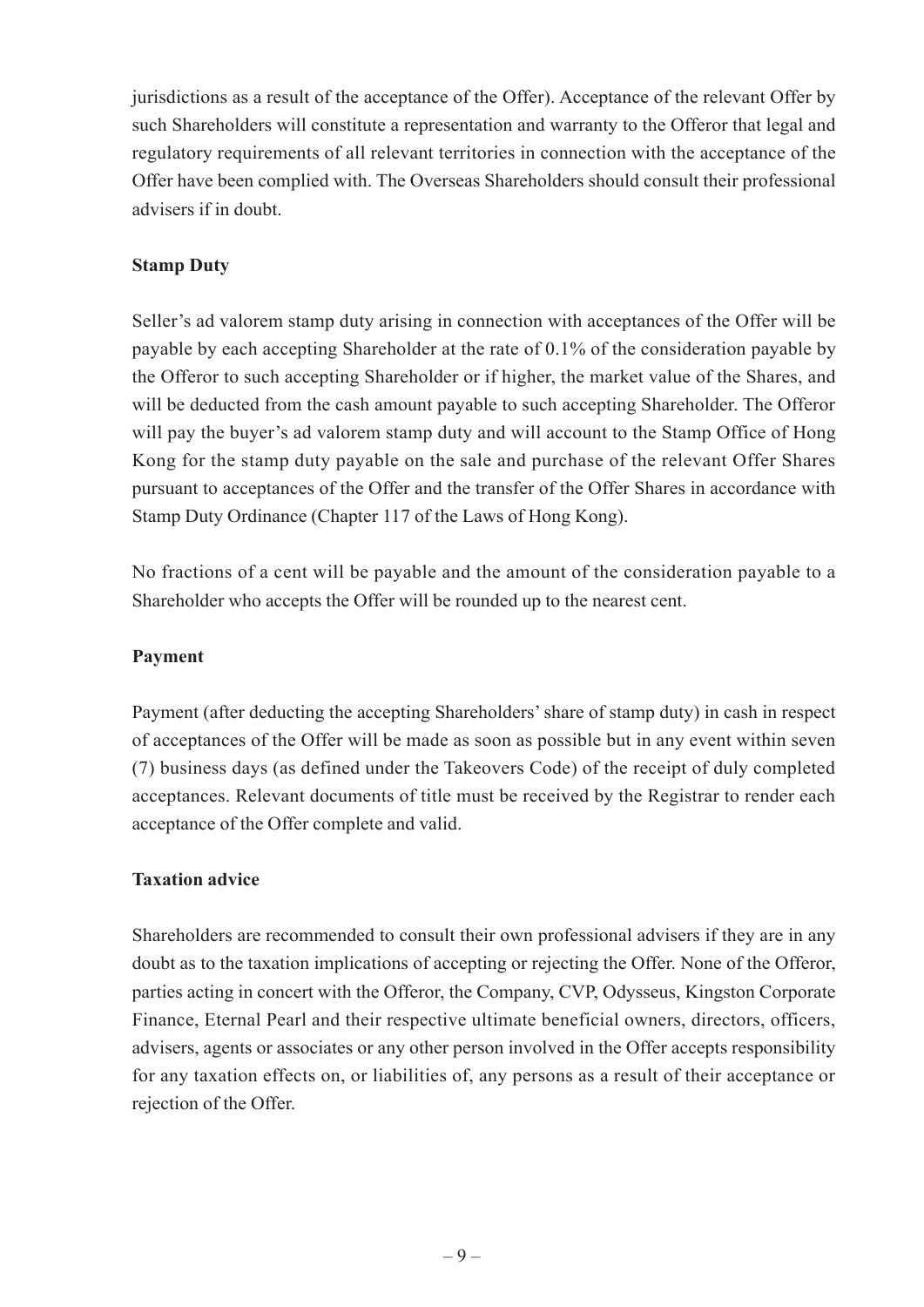#### **Dealing and interest in the Company's securities**

Save for the acquisition of the Sale Shares by the Offeror, none of the Offeror, Mr. Zheng and Ms. Zhang being the ultimate beneficial owners of the Offeror nor parties acting in concert with any of them have dealt in any Shares, convertible securities, warrants, options or derivatives of the Company during the six-month period preceding 28 November 2017 and the period up to and including the date of this joint announcement.

#### **Other Arrangements**

The Offeror, and its ultimate beneficial owners Mr. Zhang and Ms. Zhang confirm that as at the date of this joint announcement, save as disclosed in this joint announcement:

- (a) none of the Offeror or parties acting in concert with it owns or has control or direction over any voting rights or rights over the Shares or convertible securities, options, warrants or derivatives of the Company;
- (b) the Offeror and parties acting in concert with it have not received any irrevocable commitment to accept the Offer;
- (c) there is no outstanding derivative in respect of the securities in the Company which has been entered into by the Offeror or parties acting in concert with it;
- (d) there is no arrangement (whether by way of option, indemnity or otherwise) of the kind referred to in Note 8 to Rule 22 of the Takeovers Code in relation to the shares of the Offeror or the Company and which might be material to the Offer;
- (e) there is no agreement or arrangement to which the Offeror is a party which relates to circumstances in which it may or may not invoke or seek to invoke a pre-condition or a condition to the Offer; and
- (f) the Offeror and parties acting in concert with it have not borrowed or lent any relevant securities (as defined in Note 4 to Rule 22 of the Takeovers Code) in the Company.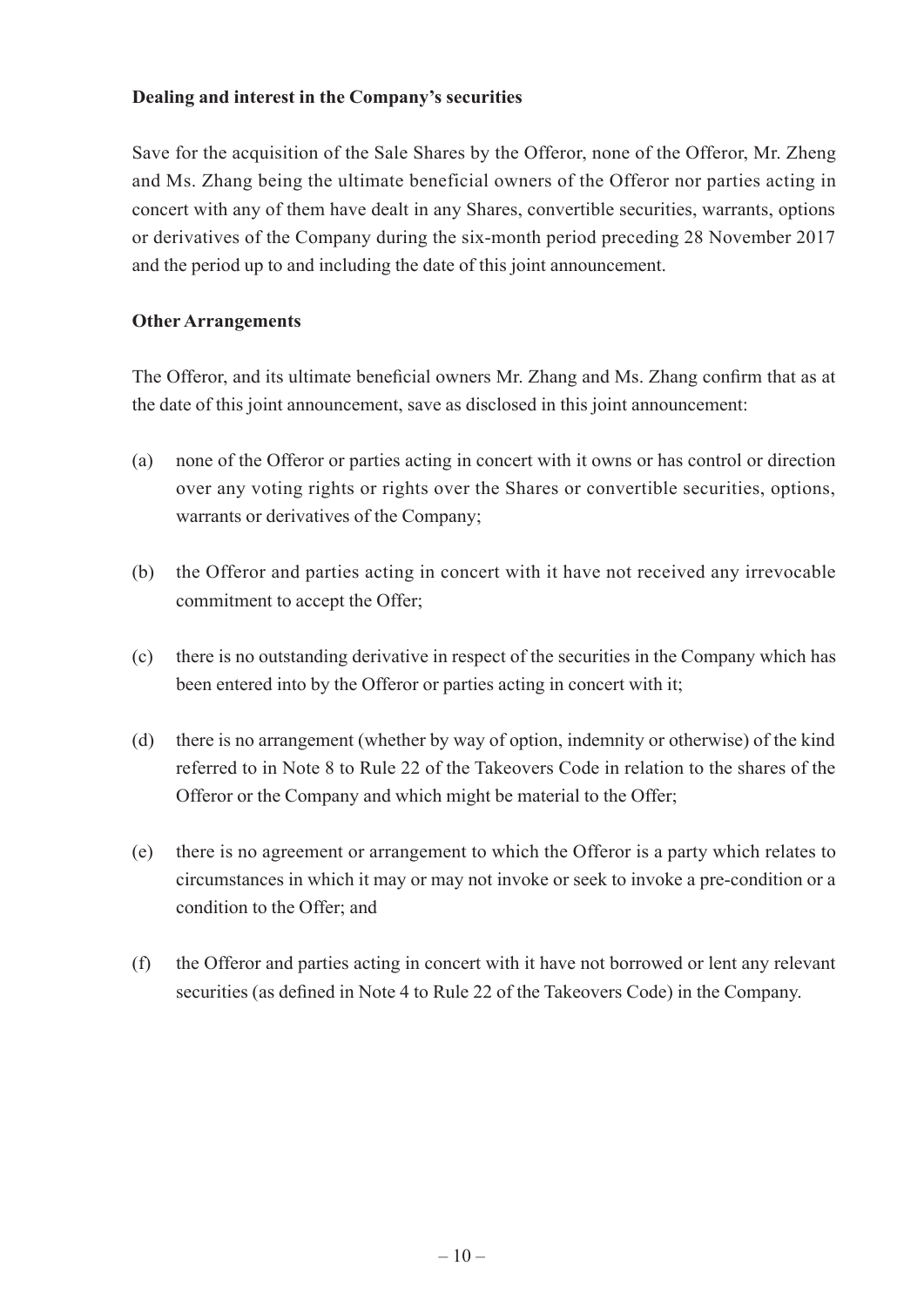### **INFORMATION ON THE GROUP**

The Company is an investment holding company and was incorporated in the Cayman Islands with limited liability on 22 November 1999 and its Shares have been listed on the GEM since 28 March 2000 under the stock code 8026.

The Group is principally engaged in the trading, distribution and manufacturing of medical, pharmaceutical and healthcare food products; design, research and development, wholesale and retail of jewellery; and provision of money lending services.

The following table is a summary of certain audited consolidated financial information of the Group for the two financial years ended 31 March 2017 as extracted from the Company's annual report 2017:

|                                           | <b>Year ended 31 March</b> |                 |
|-------------------------------------------|----------------------------|-----------------|
|                                           | 2016                       | 2017            |
|                                           | <b>HK\$'000</b>            | <b>HK\$'000</b> |
| Revenue                                   | 10,050                     | 30,255          |
| Gross profit                              | 5,409                      | 6,565           |
| Profit (loss) before tax                  | (31,351)                   | (23, 657)       |
| Profit (loss) for the year                | (31,359)                   | (23, 692)       |
|                                           |                            | As at 31 March  |
|                                           | 2016                       | 2017            |
|                                           | <b>HK\$'000</b>            | <b>HK\$'000</b> |
| Consolidated net asset value attributable |                            |                 |
| to owners of the Company                  | 70,954                     | 74,726          |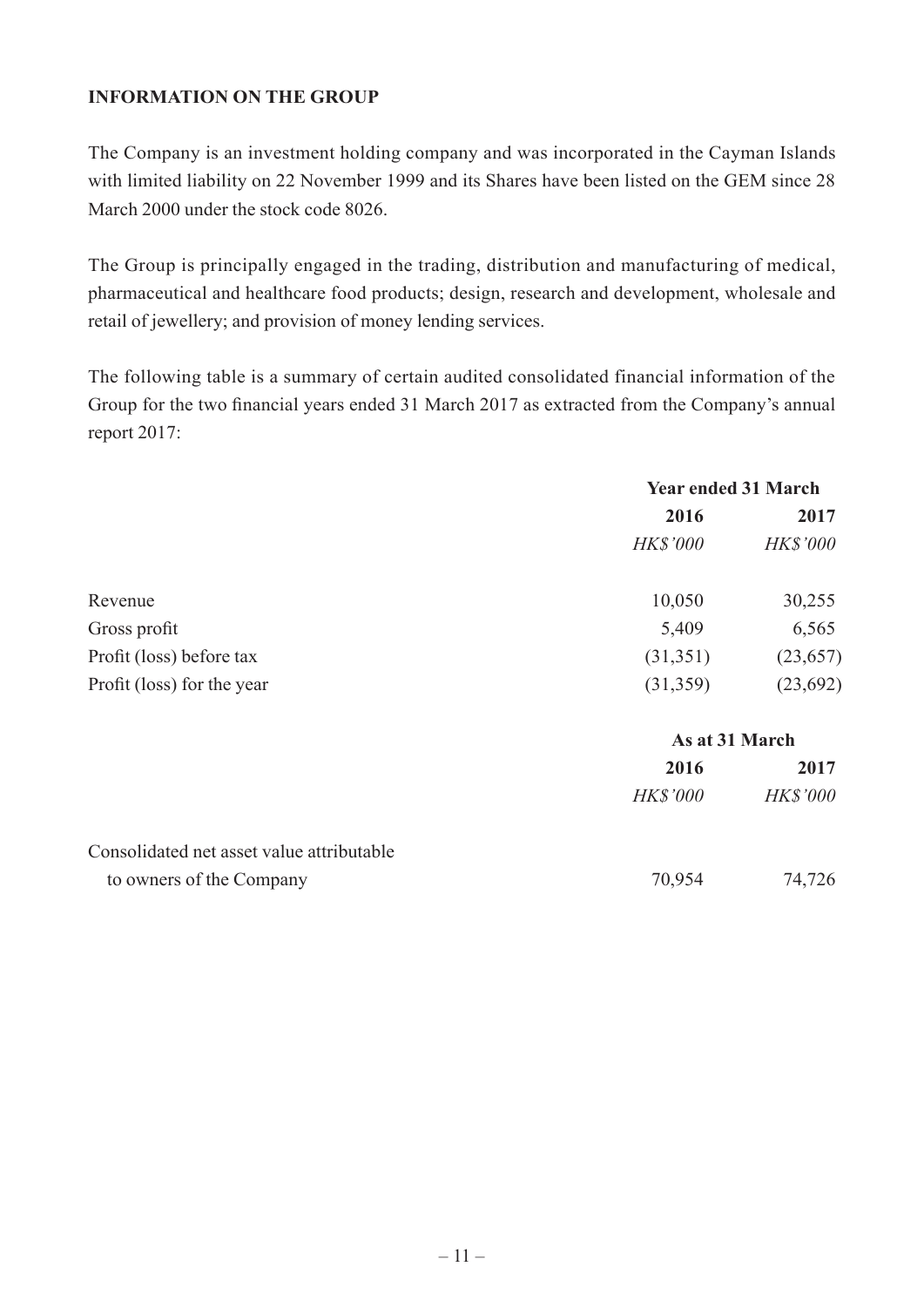#### **Shareholding structure of the Company**

As at the date of this joint announcement, there are a total of 1,210,963,725 Shares in issue. The Company has no other outstanding warranties, options, derivatives or securities convertible into Shares. The table below sets out the shareholding structure of the Company prior to and immediately after the Completion but before the Offer:

|                                |                                |               |                |               | <b>Immediately after the</b> |
|--------------------------------|--------------------------------|---------------|----------------|---------------|------------------------------|
|                                |                                |               |                |               | Completion                   |
|                                |                                |               |                |               | and as at the date of        |
| Shareholder                    | <b>Prior to the Completion</b> |               |                |               | this joint announcement      |
|                                |                                | % of issued   |                |               | % of issued                  |
|                                | No. of Shares                  | Share capital |                | No. of Shares | <b>Share Capital</b>         |
| The Offeror and parties acting |                                |               |                |               |                              |
| in concert with it             |                                |               |                | 757,506,294   | 62.55                        |
| The First Vendor               | 294,276,619                    | 24.30         |                |               |                              |
| The Second Vendor              | 154,647,000                    | 12.77         |                |               |                              |
| The Third Vendor               | 112,903,225                    | 9.32          |                |               |                              |
| The Fourth Vendor              | 111,000,000                    | 9.17          |                |               |                              |
| The Fifth Vendor               | 100,000,000                    | 8.26          |                | 30,000,000    | 2.48                         |
| The Sixth Vendor               | 14,679,450                     | 1.21          |                |               |                              |
| Mr. Pei Chuang                 | 70,000,000                     | 5.78          |                | 70,000,000    | 5.78                         |
|                                |                                |               | Vendors (other |               |                              |
|                                |                                |               | than the Fifth |               |                              |
|                                |                                |               | Vendor) and    |               |                              |
|                                |                                |               | other public   |               |                              |
| Other public Shareholders      | 353,457,431                    | 29.19         | Shareholders   | 353,457,431   | 29.19                        |
| <b>Total</b>                   | 1,210,963,725                  | 100.0         |                | 1,210,963,725 | 100.0                        |

#### **INFORMATION OF THE OFFEROR**

The Offeror, Brilliant Chapter Limited, is a company incorporated in the Republic of Seychelles, with limited liability. The Offeror is an investment holding company and has not conducted any business since its incorporation. The entire issued share capital of the Offeror is beneficially owned as to 80% by Mr. Zhang and as to 20% by Source Mega Limited, a company incorporated in the Republic of Seychelles. The directors of the Offeror are Mr. Zhang and Ms. Zhang and the sole director of Source Mega Limited is Ms. Zhang. Mr. Zhang is the brother of Ms. Zhang.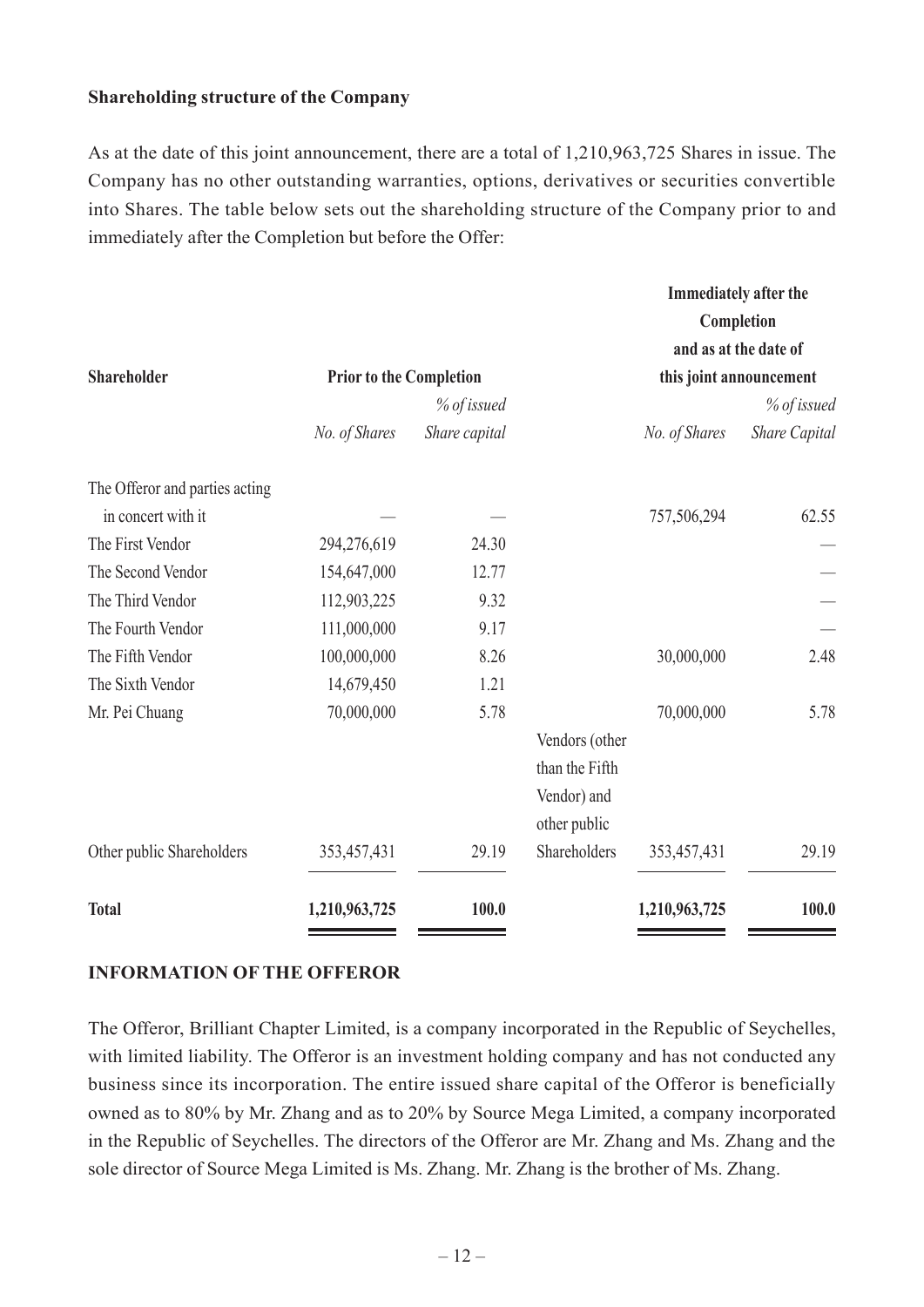The issued share capital of Source Mega Limited is wholly and beneficially owned by Ms. Zhang.

Mr. Zhang, aged 45, founded a trading company in Shenzhen and it evolved to become a global supply chain management corporation which Mr. Zhang is currently the chairman. Mr. Zhang is responsible for the overall strategic development of the corporation which is a top 100 import/ export corporation in the PRC and a pioneer of supply chain management in the PRC. Mr. Zhang has over 12 years of experience in supply chain management in the PRC. Mr. Zhang was the vice chairman of 深圳市工商業聯合會第七屆執委會 and 深圳市總商會第七屆理事會.

Ms. Zhang, aged 40, has over 10 years of experience in financial management in the PRC and she is the financial director of the global supply chain management corporation Mr. Zhang founded since 2007. Ms. Zhang is responsible for overseeing the financial operation of the corporation and liaising with various bankers of the corporation for banking facilities and other services.

## **THE OFFEROR'S INTENTIONS IN RELATION TO THE GROUP**

### **Regarding the business assets and employees of the Group**

Following the close of the Offer, the Offeror intends to continue the existing principal businesses of the Group. The Offeror will conduct a review on the financial position and the operations of the Company and will formulate long-term business plans and strategies of the Company, explore other business opportunities and consider whether any asset disposals, asset acquisitions, business rationalisation, business divestment, fund raising, restructuring of the business and/or business diversification will be appropriate in order to enhance the long-term growth potential of the Company. Should such corporate actions materialise, further announcement(s) will be made in accordance with the GEM Listing Rules. The Offeror has no intention to (i) discontinue the employment of any employees of the Group; or (ii) redeploy the fixed assets of the Company other than those in its ordinary and usual course of business.

### **Regarding the Board composition**

As at the date of this joint announcement, the Board is made up of seven Directors, comprising three executive Directors, being the Guarantor, Mr. Han Jun and Mr. Shi Liangsheng, one nonexecutive Director, being Mr. Chen Weixi and three independent non-executive Directors, being Mr. Poon Yan Wai, Mr. Xu Xiaoping and Mr. Lam Kwok Cheong. Under the Sales and Purchase Agreement, all Directors (other than the Guarantor who shall be re-designated as a non-executive Director) shall resign as directors of the Company which shall take effect on the earliest date permitted under the Takeovers Code.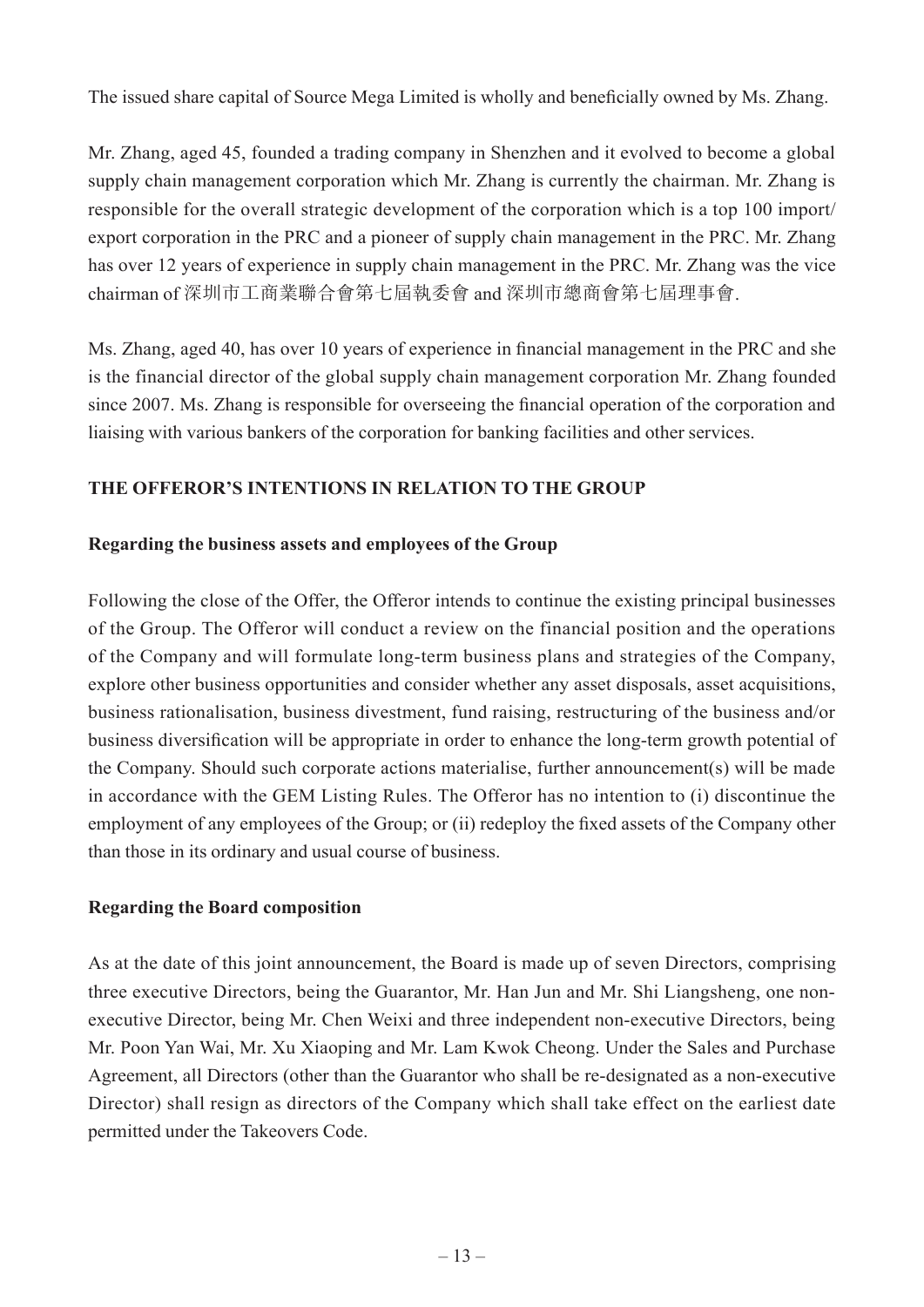The Offeror intends to nominate Mr. Zhang and Ms. Zhang as the executive Directors. The Offeror is in the course of identifying additional candidates for the Board subject to compliance with the Takeovers Code and the Listing Rules. The appointment of Director(s) nominated by the Offeror will not take effect earlier than the date of posting of the Composite Document in compliance with Rule 26.4 of the Takeovers Code.

Further announcement will be published by the Company in respect of the changes to the Board pursuant to the Takeovers Code and the GEM Listing Rules as and when appropriate.

The detailed information of Mr. Zhang and Ms. Zhang is stated under section headed "Information of the Offeror" herein.

## **MAINTAINING THE LISTING STATUS OF THE COMPANY**

It is the intention of the Offeror to maintain the listing of the Company on the GEM following the close of the Offer.

**The Stock Exchange has stated that if, upon closing of the Offer, less than the minimum prescribed percentage applicable to the Company, being 25% of the issued Shares, are held by the public, or if the Stock Exchange believes that (a) a false market exists or may exist in the trading of the Shares; or (b) that there are insufficient Shares in public hands to maintain an orderly market, it will consider exercising its discretion to suspend dealings in the Shares.**

In this connection, it should be noted that following the close of the Offer, there may be insufficient public float of the Shares and therefore, trading in the Shares may be suspended until sufficient public float exists in the Shares.

The directors of the Offeror and the new Directors to be nominated by the Offeror and appointed to the Board will jointly and severally undertake to the Stock Exchange to take appropriate steps following the close of the Offer to ensure that sufficient public float exists in the Shares.

### **DEALINGS DISCLOSURE**

Under Rule 3.8 of the Takeovers Code, the respective associates (as defined in the Takeovers Code, including but not limited to persons who own or control 5% or more of any class of relevant securities (as defined in Note 4 to Rule 22 of the Takeovers Code) of the Company or the Offeror) of the Company and of the Offeror are hereby reminded to disclose their dealings in any securities of the Company pursuant to Rule 22 of the Takeovers Code.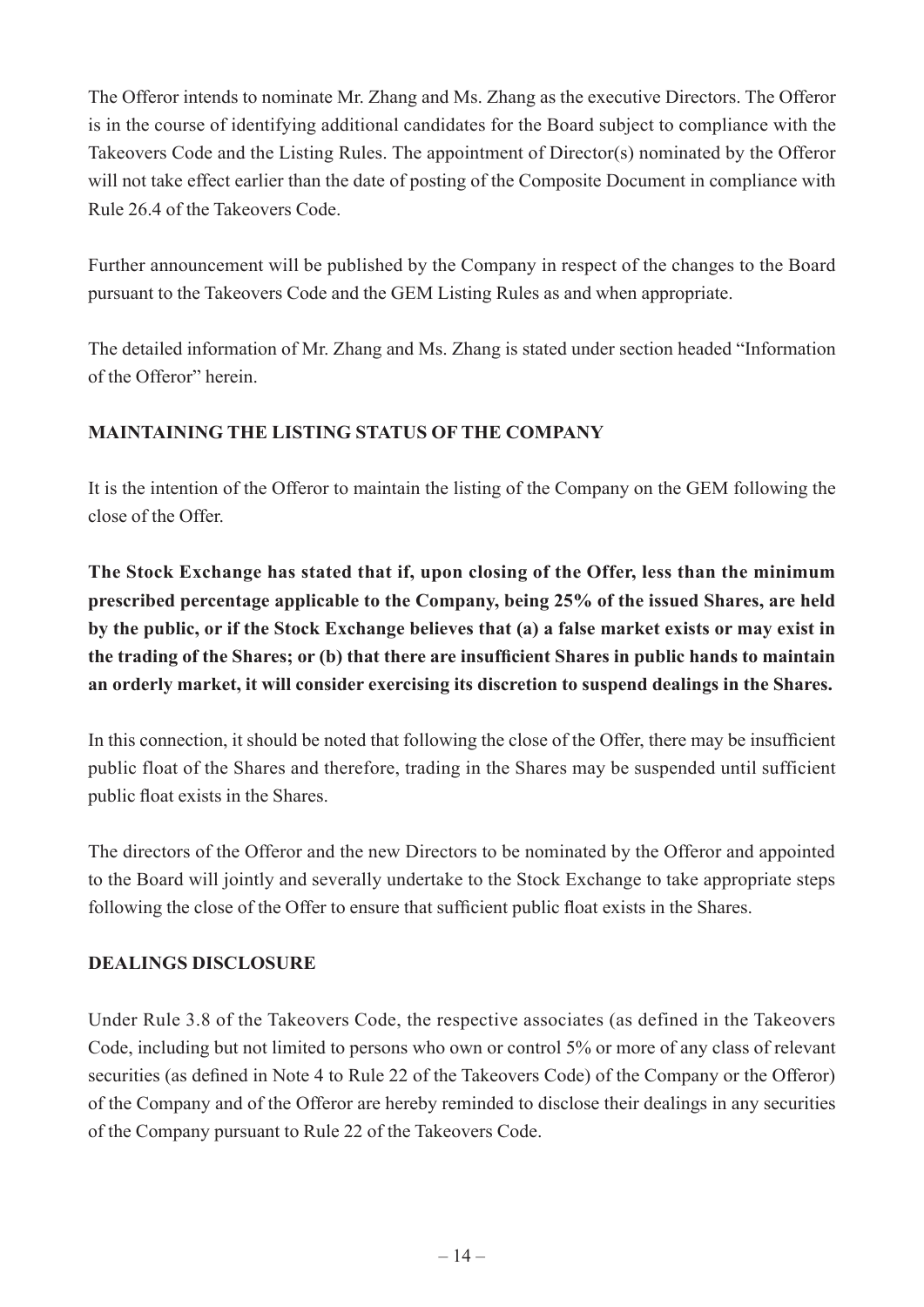In accordance with Rule 3.8 of the Takeovers Code, the text of Note 11 to Rule 22 of the Takeovers Code is reproduced below:

### *"Responsibilities of stockbrokers, banks and other intermediaries*

*Stockbrokers, banks and others who deal in relevant securities on behalf of clients have a general duty to ensure, so far as they are able, that those clients are aware of the disclosure obligations attaching to associates and other persons under Rule 22 and that those clients are willing to comply with them. Principal traders and dealers who deal directly with investors should, in appropriate cases, likewise draw attention to the relevant Rules. However, this does not apply when the total value of dealings (excluding stamp duty and commission) in any relevant security undertaken for a client during any seven-day period is less than HK\$1 million.*

*This dispensation does not alter the obligation of principals, associates and other persons themselves to initiate disclosure of their own dealings, whatever total value is involved.*

*Intermediaries are expected to co-operate with the Executive in its dealings enquiries. Therefore, those who deal in relevant securities should appreciate that stockbrokers and other intermediaries will supply the Executive with relevant information as to those dealings, including identities of clients, as part of that co-operation."*

### **INDEPENDENT BOARD COMMITTEE AND INDEPENDENT FINANCIAL ADVISER**

In accordance with Rule 2.1 of the Takeovers Code, the Independent Board Committee comprising all the independent non-executive Directors has been established to advise the Independent Shareholders as to whether the Offer is fair and reasonable and as to its acceptance. Mr. Chen Weixi, who is a non-executive Director and owns 80% shareholding interest in the First Vendor under the Sale and Purchase Agreement, has direct interests in the Offer and is not included in the Independent Board Committee.

The Independent Financial Adviser will be appointed by the Company after approval by the Independent Board Committee to advise the Independent Board Committee and the Independent Shareholders in this regard. Further announcement(s) will be made upon the appointment of the Independent Financial Adviser.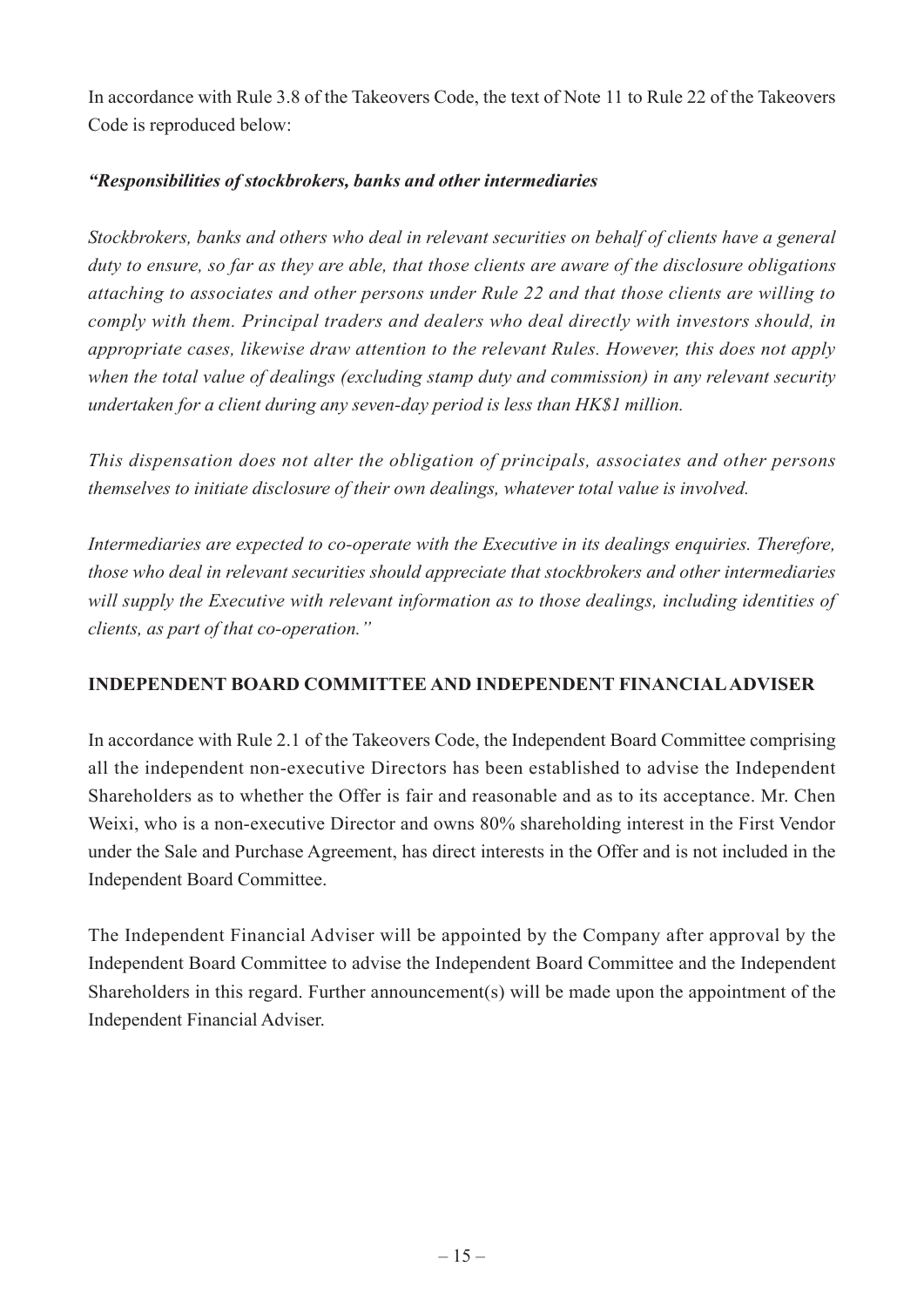### **DESPATCH OF THE COMPOSITE DOCUMENT**

It is the intention of the respective boards of director of the Offeror and the Company to combine the offer document and the offeree board circular into the Composite Document in accordance with the Takeovers Code. Pursuant to Rule 8.2 of the Takeovers Code, the Composite Document is expected to be despatched within 21 days of the date of this joint announcement or such later date as may be permitted by the Takeovers Code and approved by the Executive and in compliance with the requirements of the Takeovers Code and other applicable regulations.

The Composite Document will contain, among other things, details of the Offer (accompanying therewith the acceptance and transfer form and the expected timetable of the Offer) and incorporate the letter of recommendation from the Independent Board Committee and the letter of advice from the Independent Financial Adviser and other relevant information on the Offeror and the Group as required under the Takeovers Code.

### **WARNING**

**The Directors make no recommendation as to the fairness or reasonableness of the Offer or as to the acceptance of the Offer in this joint announcement, and strongly recommend the Independent Shareholders not to form a view on the Offer unless and until they have received and read the Composite Document, including the recommendation of the Independent Board Committee in respect of the Offer and the letter of advice from the independent financial adviser.**

**Shareholders and potential investors of the Company are advised to exercise caution when dealing in the relevant securities of the Company, and if they are in any doubt about their position, they should consult their professional advisers as and when appropriate.**

### **RESUMPTION OF TRADING**

At the request of the Company, trading in the Shares on the Stock Exchange has been halted with effect from 9:00 a.m. on 29 November 2017 pending the publication of this joint announcement. An application has been made by the Company to the Stock Exchange for the resumption of trading in the Shares with effect from 9:00 a.m. on 4 December 2017.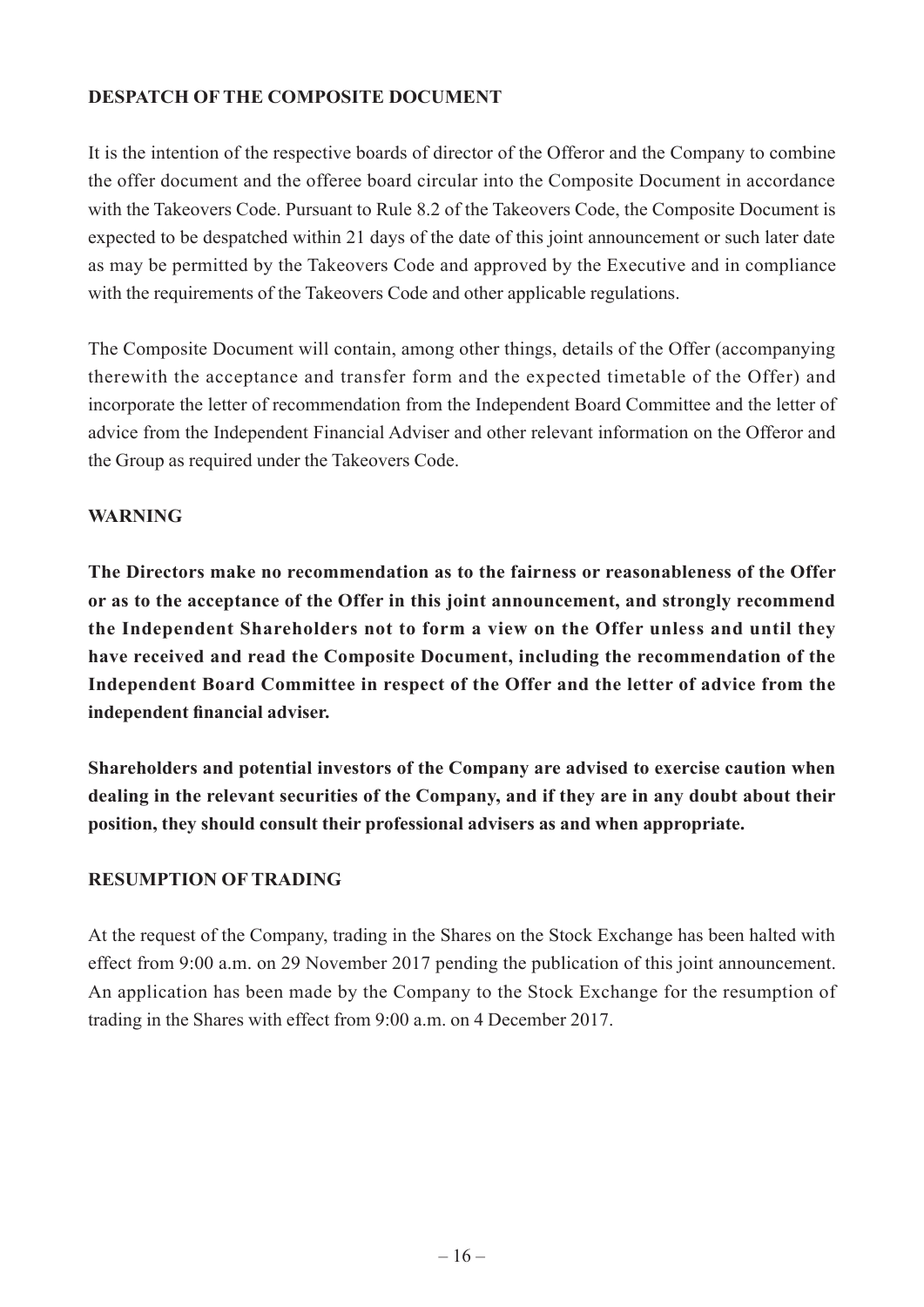## **DEFINITIONS**

In this joint announcement, the following expressions have the meanings set out below unless the context otherwise requires:

| "acting in concert"          | has the meaning ascribed to it in the Takeovers Code                                                                                                                                                                                                                                       |
|------------------------------|--------------------------------------------------------------------------------------------------------------------------------------------------------------------------------------------------------------------------------------------------------------------------------------------|
| "associate(s)"               | has the meaning ascribed to it in the Takeovers Code                                                                                                                                                                                                                                       |
| "Board"                      | the board of Directors                                                                                                                                                                                                                                                                     |
| "Company"                    | Prosten Health Holdings Limited (長達健康控股有限公司), a<br>limited liability company incorporated in the Cayman Islands,<br>whose Shares are listed on the GEM                                                                                                                                     |
| "Completion"                 | the completion of the acquisition of Sale Shares from the<br>Vendors which took place on 28 November 2017                                                                                                                                                                                  |
| "Composite Document"         | the composite offer and response document in connection with<br>the Offer to be despatched to the Shareholders                                                                                                                                                                             |
| "connected person(s)"        | has the meaning ascribed to it in the Listing Rules                                                                                                                                                                                                                                        |
| "controlling shareholder(s)" | has the meaning ascribed to it in the Listing Rules                                                                                                                                                                                                                                        |
| "CVP"                        | CVP Capital Limited, a licensed corporation under the SFO,<br>licensed to conduct Type 1 (dealing in securities), Type 4<br>(advising on securities) and Type 6 (advising on corporate<br>finance) regulated activities under the SFO, and one of the<br>financial advisers to the Offeror |
| "Director(s)"                | the director(s) of the Company from time to time                                                                                                                                                                                                                                           |
| "Eternal Pearl"              | Eternal Pearl Securities Limited, a licensed corporation under<br>the SFO, licensed to conduct Type 1 (dealing in securities) and<br>Type 2 (dealing in futures contracts) regulated activities under<br>the SFO and whom will make the Offer for and on behalf of the<br>Offeror          |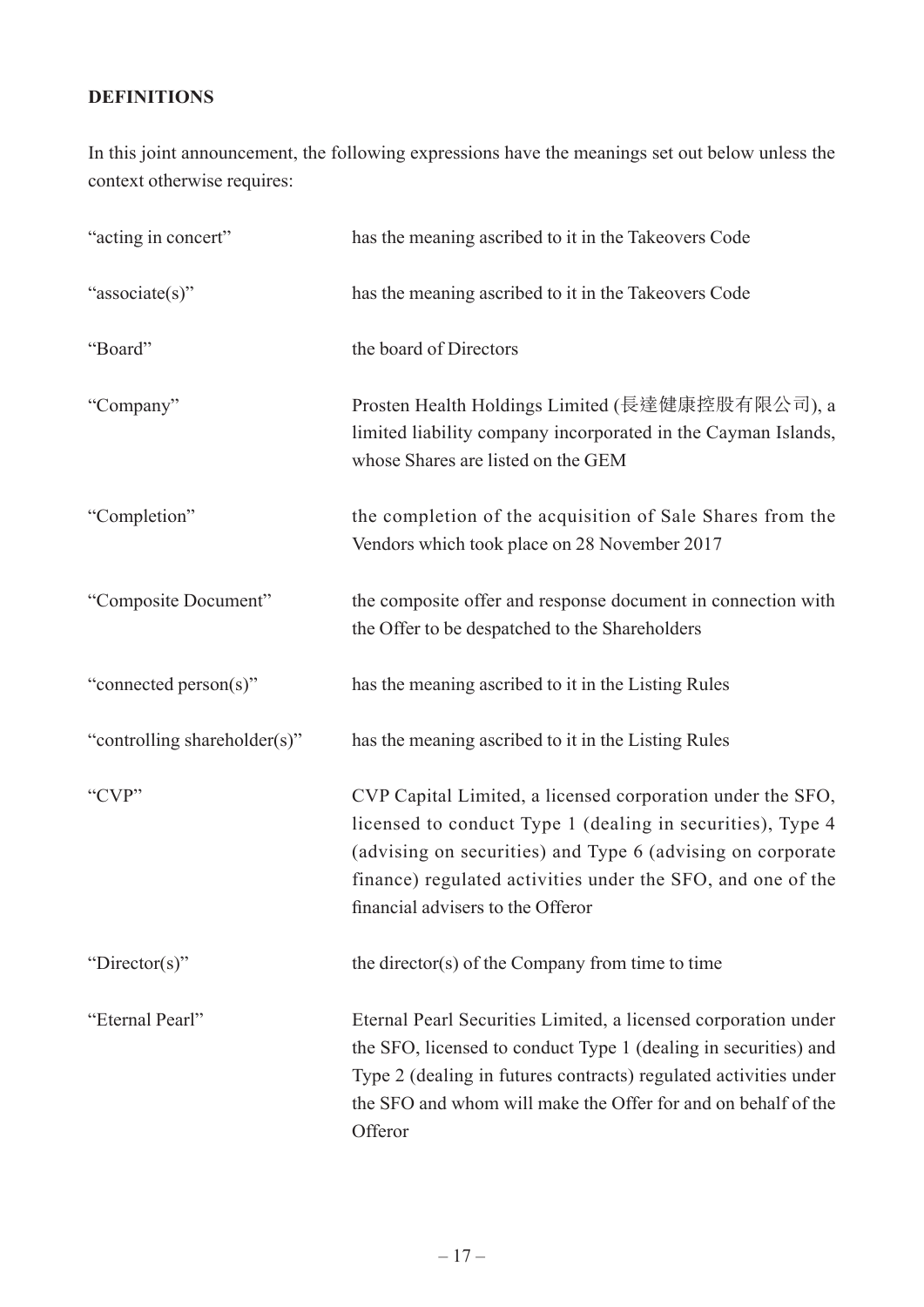| "Executive"                        | the Executive Director of the Corporate Finance Division of the<br>SFC or any delegate of the Executive Director                                                                                                                                                                                              |
|------------------------------------|---------------------------------------------------------------------------------------------------------------------------------------------------------------------------------------------------------------------------------------------------------------------------------------------------------------|
| "GEM"                              | the Growth Enterprise Market of the Stock Exchange                                                                                                                                                                                                                                                            |
| "GEM Listing Rules"                | the Rules Governing the Listing of Securities on the GEM                                                                                                                                                                                                                                                      |
| "Group"                            | the Company and its subsidiaries                                                                                                                                                                                                                                                                              |
| "Guarantor"                        | Mr. Xu Zhigang, an executive Director and chairman of the<br>Board                                                                                                                                                                                                                                            |
| "Fifth Vendor"                     | Will City Limited, a company incorporated in the British Virgin<br>Islands with limited liability and wholly and beneficially owned<br>by Ms. Zhang Yingnan                                                                                                                                                   |
| "First Vendor"                     | Dynamic Peak Limited, a company incorporated in the British<br>Virgin Islands with limited liability and owned as to 80% by<br>Mr. Chen Weixi, a non-executive Director and 20% by the<br>Guarantor, an executive Director and chairman of the Board                                                          |
| "Fourth Vendor"                    | Right Advance Management Limited, a company incorporated<br>in the British Virgin Islands with limited liability and wholly<br>and beneficially owned by Wang Li Mei                                                                                                                                          |
| "Hong Kong"                        | the Hong Kong Special Administrative Region of the People's<br>Republic of China                                                                                                                                                                                                                              |
| "Independent Board<br>Committee"   | the independent committee of the Board, comprising all the<br>independent non-executive Directors, namely Mr. Poon Yan<br>Wai, Mr. Xu Xiaoping and Mr. Lam Kwok Cheong, which has<br>been established in accordance with the Takeovers Code to<br>advise the Independent Shareholders in respect of the Offer |
| "Independent Financial<br>Adviser" | the independent financial adviser to be appointed by the<br>Company for the purpose of advising the Independent Board<br>Committee and the Independent Shareholders in respect of the<br>terms of the Offer and as to their acceptance                                                                        |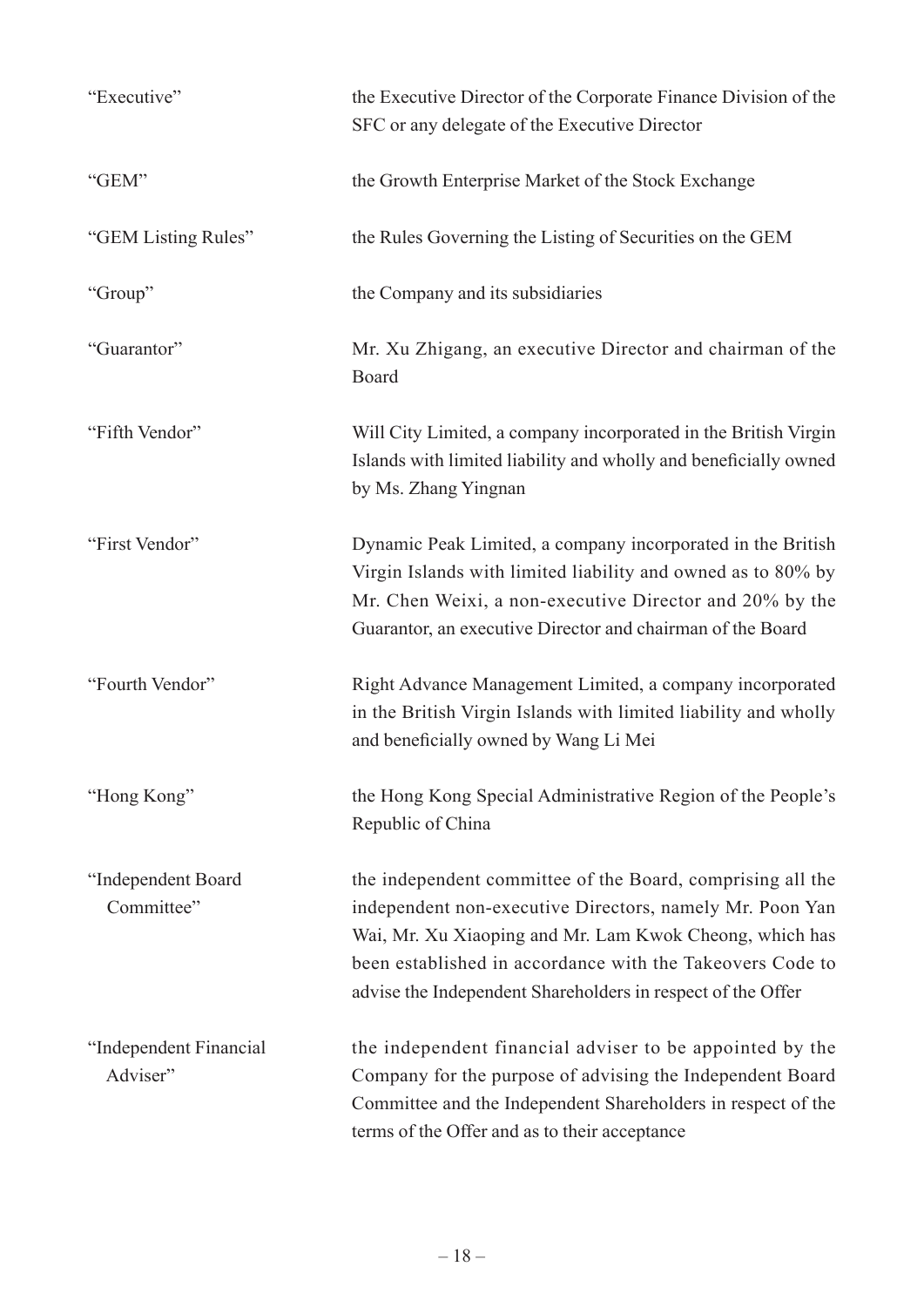| "Independent Shareholders"   | Shareholders other than the Offeror and the parties acting in<br>concert with it                                                                                                                                            |
|------------------------------|-----------------------------------------------------------------------------------------------------------------------------------------------------------------------------------------------------------------------------|
| "Joint Financial Advisers"   | CVP and Odysseus, being the joint financial advisers to the<br>Offeror in relation to the Offer                                                                                                                             |
| "Kingston Corporate Finance" | Kingston Corporate Finance Limited, a licensed corporation<br>under the SFO, licensed to conduct Type 6 (advising on<br>corporate finance) regulated activity under the SFO, and the<br>financial adviser to the Company    |
| "Last Trading Date"          | 28 November 2017, being the last trading day immediately<br>prior to the suspension of trading in the Shares on the Stock<br>Exchange pending the publication of this joint announcement                                    |
| "Mr. Zhang"                  | Mr. Zhang Chun Hua (張春華), brother of Ms. Zhang,<br>beneficial owner of 80% of the issued share capital of the<br>Offeror and a director of the Offeror                                                                      |
| "Ms. Zhang"                  | Ms. Zhang Chun Ping (張春萍), a sister of Mr. Zhang,<br>beneficial owner of the entire issued share capital of Source<br>Mega Limited and a director of the Offeror                                                            |
| "Odysseus"                   | Odysseus Capital Asia Limited, a licensed corporation under<br>the SFO, licensed to conduct Type 6 (advising on corporate<br>finance) regulated activity under the SFO, and one of the<br>financial advisers to the Offeror |
| "Offer"                      | the unconditional mandatory cash offer to be made by Eternal<br>Pearl for and on behalf of the Offeror to acquire all the Offer<br>Shares pursuant to Rule 26.1 of the Takeovers Code                                       |
| "Offer Price"                | the price of HK\$0.28 per Offer Share payable in cash by the<br>Offeror on the terms of the Offer                                                                                                                           |
| "Offer Share(s)"             | all the Shares in issue, other than those already owned by the<br>Offeror or parties acting in concert with it                                                                                                              |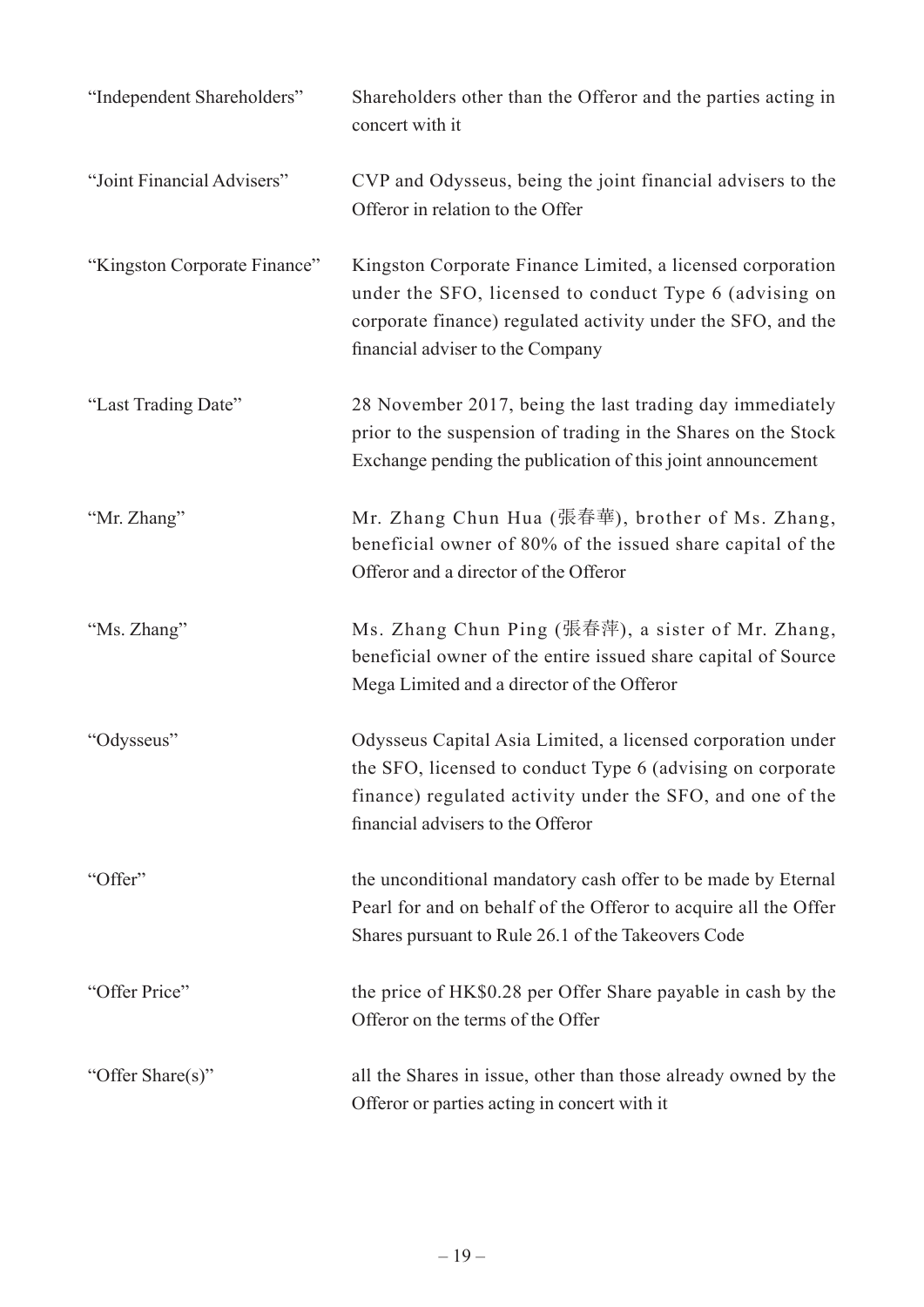| "Offeror"                     | Brilliant Chapter Limited, a limited liability company<br>incorporated in the Republic of Seychelles                                                                                                                                        |
|-------------------------------|---------------------------------------------------------------------------------------------------------------------------------------------------------------------------------------------------------------------------------------------|
| "Overseas Shareholder(s)"     | Shareholder(s) whose address(es), as shown on the register of<br>members of the Company, is/are outside Hong Kong                                                                                                                           |
| "PRC"                         | the People's Republic of China (for the purpose of this joint<br>announcement, excluding Hong Kong, the Macau Special<br>Administrative Region of the People's Republic of China and<br>Taiwan)                                             |
| "Registrar"                   | Tricor Tengis Limited, the branch share registrar of the<br>Company in Hong Kong                                                                                                                                                            |
| "Sale and Purchase Agreement" | the sale and purchase agreement dated 28 November 2017<br>entered into between the Offeror, the First Vendor and the<br>Guarantor                                                                                                           |
| "Sale Share(s)"               | 757,506,294 Shares legally and beneficially owned by the<br>Vendors immediately prior to the Completion, representing<br>approximately 62.55% of the total issued share capital of the<br>Company as at the date of this joint announcement |
| "Second Vendor"               | Rainbow Enterprise Holdings Co Limited, a company<br>incorporated in the British Virgin Islands with limited liability<br>and wholly and beneficially owned by Mr. Cheng Haiqing                                                            |
| "SFC"                         | the Securities and Futures Commission of Hong Kong                                                                                                                                                                                          |
| "SFO"                         | the Securities and Futures Ordinance (Chapter 571 of the<br>Laws of Hong Kong), as amended, supplemented or otherwise<br>modified from time to time                                                                                         |
| "Shareholder(s)"              | holder(s) of Shares                                                                                                                                                                                                                         |
| "Share(s)"                    | ordinary share(s) of HK\$0.10 each in the share capital of the<br>Company                                                                                                                                                                   |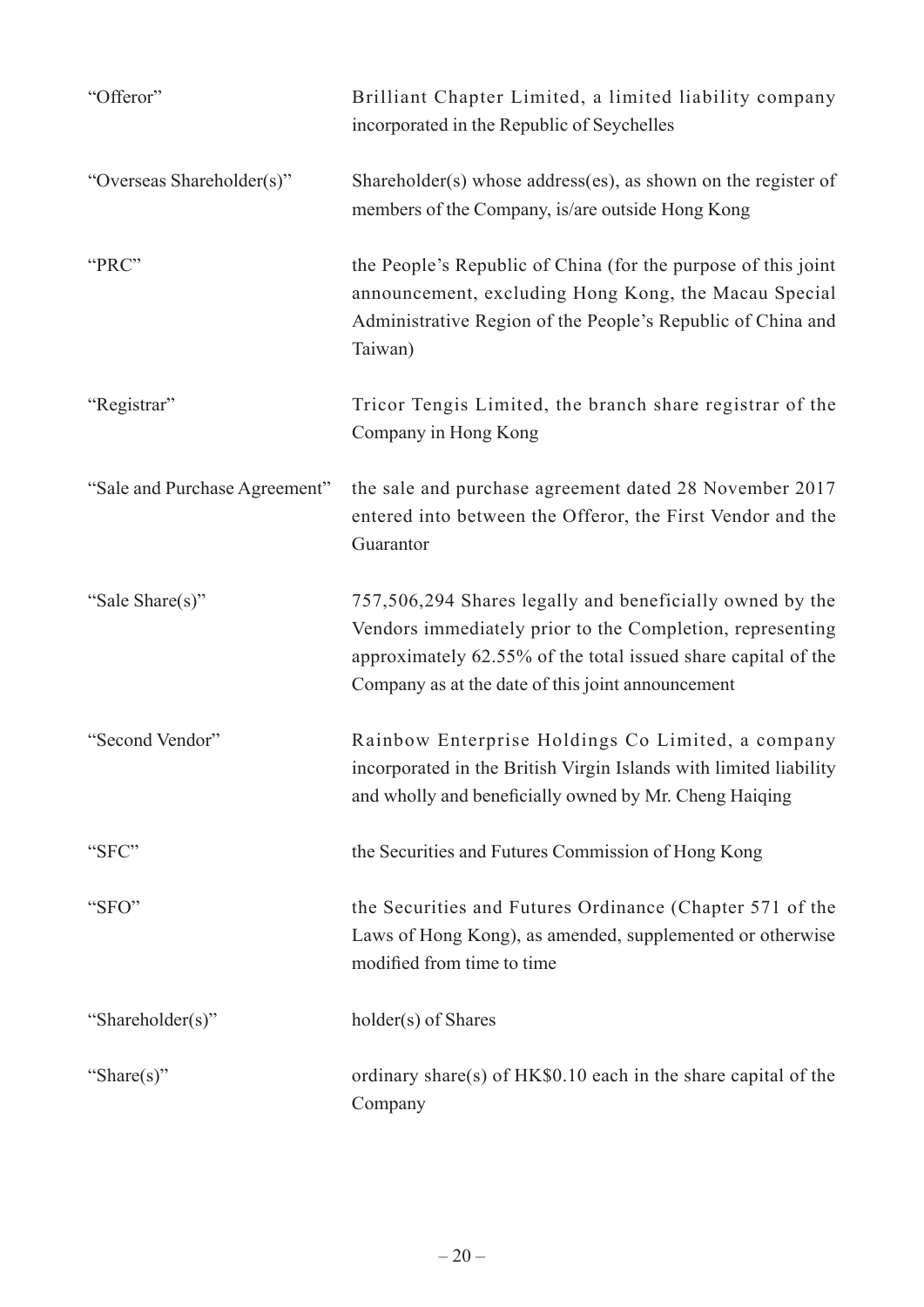| "Sixth Vendor"   | China Force Enterprises Inc., a company incorporated in the<br>British Virgin Islands with limited liability and wholly and<br>beneficially owned by Ms. Shen Jing                                                                                                          |
|------------------|-----------------------------------------------------------------------------------------------------------------------------------------------------------------------------------------------------------------------------------------------------------------------------|
| "Stock Exchange" | The Stock Exchange of Hong Kong Limited                                                                                                                                                                                                                                     |
| "Takeovers Code" | the Code on Takeovers and Mergers in Hong Kong in force<br>from time to time                                                                                                                                                                                                |
| "Third Vendor"   | Ms. Shen Jing                                                                                                                                                                                                                                                               |
| "Vendors"        | the First Vendor, the Second Vendor, the Third Vendor, the<br>Fourth Vendor, the Fifth Vendor and the Sixth Vendor, their<br>respective shareholdings in the Company prior to Completion<br>is set out in paragraph headed "Shareholding Structure of the<br>Company" above |
| "HK\$"           | Hong Kong dollars, the lawful currency of Hong Kong                                                                                                                                                                                                                         |
| $4.6$ %          | Per cent.                                                                                                                                                                                                                                                                   |

By Order of the board By Order of the Board **Brilliant Chapter Limited Prosten Health Holdings Limited Zhang Chun Hua Xu Zhigang** *Director Chairman and executive Director*

Hong Kong, 1 December 2017

*As at the date of this joint announcement, the Board comprises three executive Directors, namely Mr. Xu Zhigang, Mr. Han Jun and Mr. Shi Liangsheng, one non-executive Director, namely, Mr. Chen Weixi and three independent non-executive Directors, namely Mr. Poon Yan Wai, Mr. Xu Xiaoping and Mr. Lam Kwok Cheong.*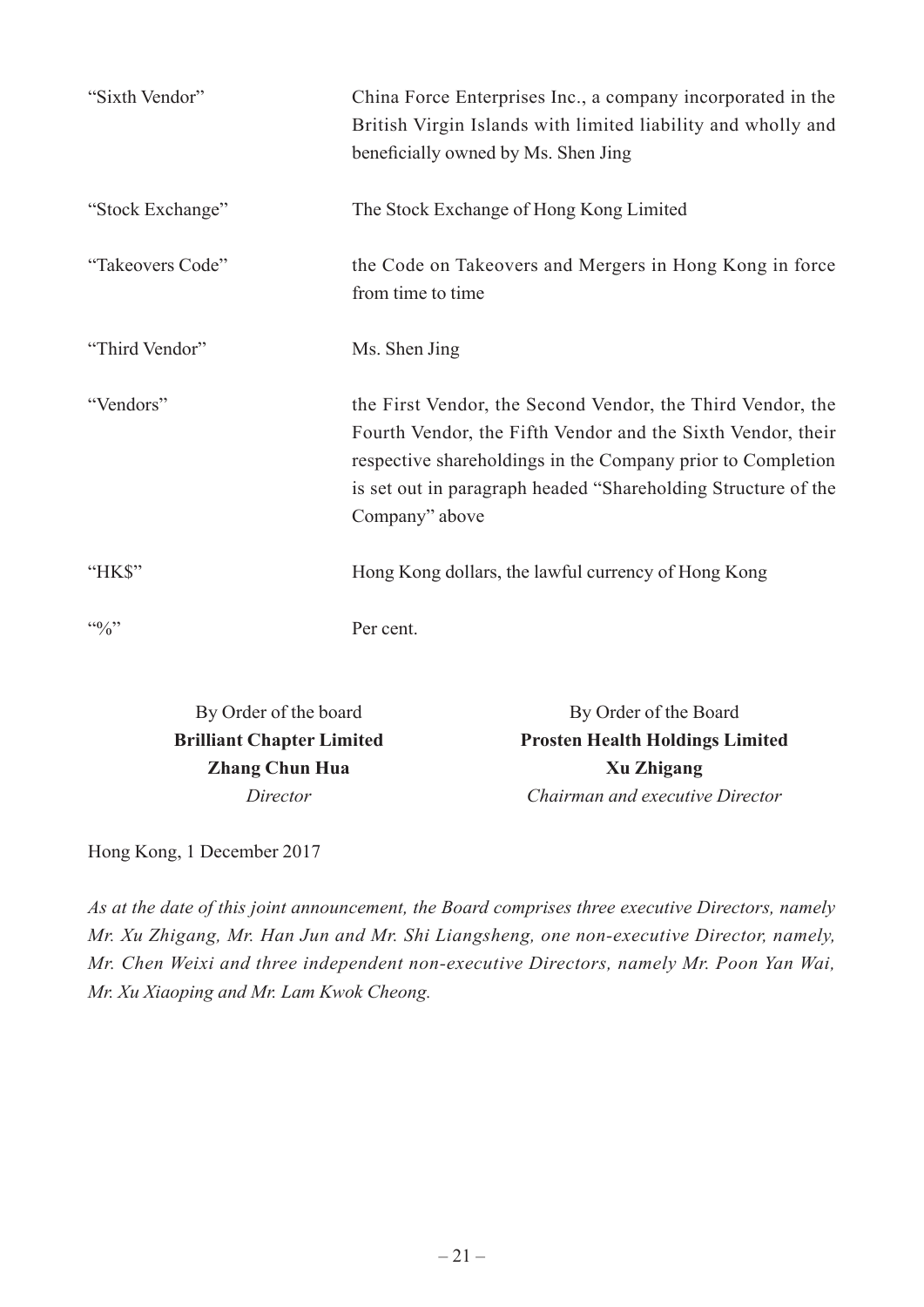*The Directors jointly and severally accept full responsibility for the accuracy of the information contained in this joint announcement (other than any information relating to the Offeror and the Vendors) and confirm, having made all reasonable enquiries, that to the best of their knowledge, opinions expressed in this joint announcement (other than those expressed by the directors of the Offeror and the Vendors) have been arrived at after due and careful consideration and there are no other facts not contained in this joint announcement, the omission of which would make any statements in this joint announcement misleading.*

*As at the date of this joint announcement, the directors of the Offeror are Mr. Zhang Chun Hua and Ms. Zhang Chun Ping.*

*The directors of the Offeror accepts full responsibility for the accuracy of the information contained in this joint announcement (other than any information relating to the Group and the Vendors) and confirm, having made all reasonable enquiries, that to the best of their knowledge, opinions expressed in this joint announcement (other than those expressed by the Directors and the Vendors) have been arrived at after due and careful consideration and there are no other facts not contained in this joint announcement, the omission of which would make any statements in this joint announcement misleading.*

*The directors of the First Vendor Chen Weixi and Xu Zhigang accepts full responsibility for accuracy of the information contained in this joint announcement (other than the information relating to the Offeror, the Group, the other Vendors and their respective associates and parties acting in concert with them except where such information also relates to the First Vendor, its ultimate beneficial owner and their respective parties acting in concert with them) and confirms, having made all reasonable enquiries, that to the best of their knowledge, opinions expressed in this joint announcement (other than those expressed by the Offeror, the Group, the other Vendors and their respective associates and parties acting in concert with them) have been arrived at after due and careful consideration and there are no other facts not contained in this joint announcement, the omission of which would make any statement in this joint announcement misleading.*

*The sole director of the Second Vendor Cheng Haiqing accepts full responsibility for accuracy of the information contained in this joint announcement (other than the information relating to the Offeror, the Group, the other Vendors and their respective associates and parties acting in concert with them except where such information also relates to the Second Vendor, its ultimate beneficial owner and their respective parties acting in concert with them) and confirms, having made all reasonable enquiries, that to the best of their knowledge, opinions expressed in this joint announcement (other than those expressed by the Offeror, the Group, the other Vendors and their respective associates and parties acting in concert with them) have been arrived at after due and careful consideration and there are no other facts not contained in this joint announcement, the omission of which would make any statement in this joint announcement misleading.*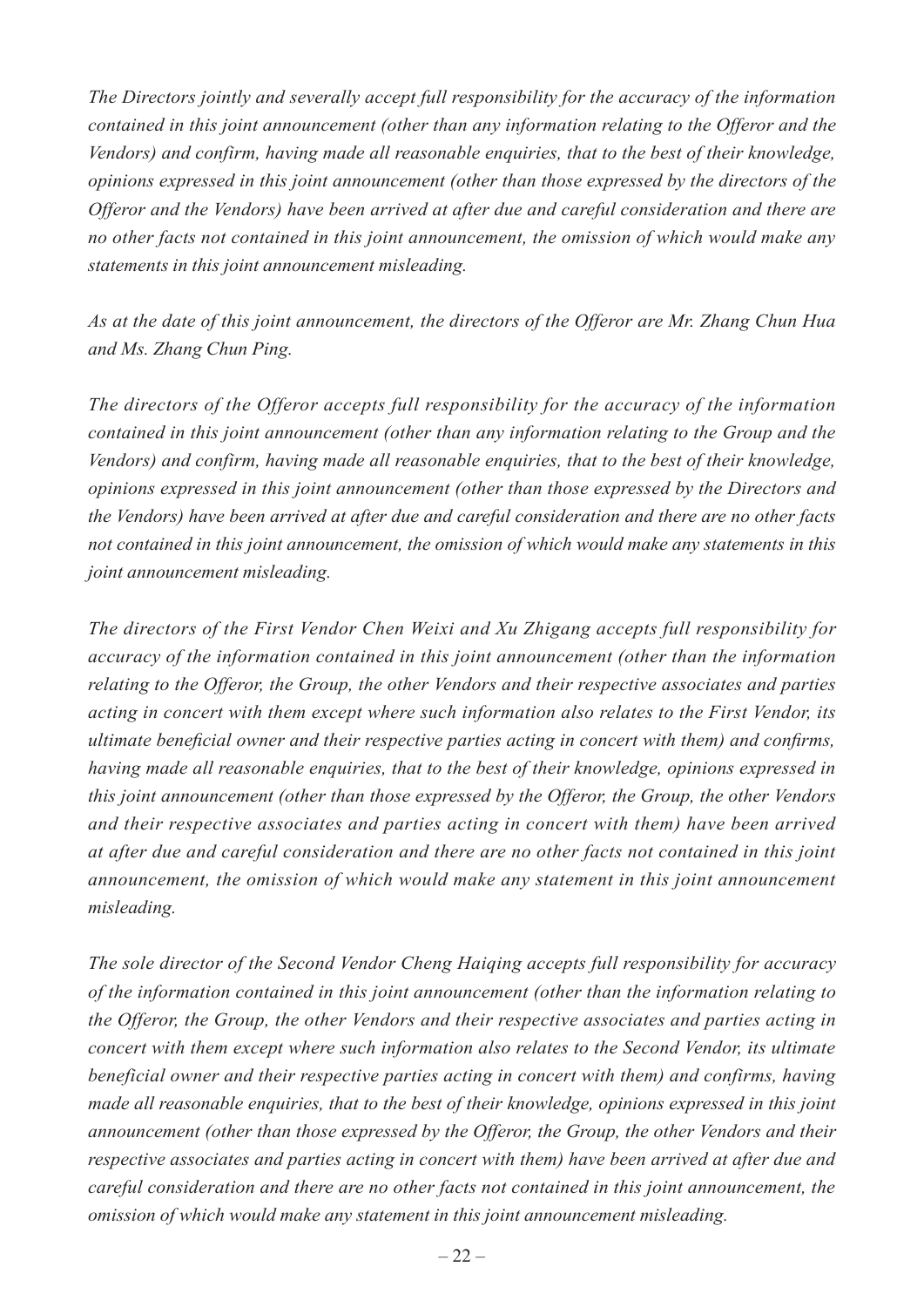*The Third Vendor accepts full responsibility for accuracy of the information contained in this joint announcement (other than the information relating to the Offeror, the Group, the other Vendors and their respective associates and parties acting in concert with them except where such information also relates to the Third Vendor and parties acting in concert with her) and confirms, having made all reasonable enquiries, that to the best of her knowledge, opinions expressed in this joint announcement (other than those expressed by the Offeror, the Group, the other Vendors and their respective associates and parties acting in concert with them) have been arrived at after due and careful consideration and there are no other facts not contained in this joint announcement, the omission of which would make any statement in this joint announcement misleading.*

*The directors of the Fourth Vendor Wang Limei and Wang Lelei accepts full responsibility for accuracy of the information contained in this joint announcement (other than the information relating to the Offeror, the Group, the other Vendors and their respective associates and parties acting in concert with them except where such information also relates to the Fourth Vendor, its ultimate beneficial owner and their respective parties acting in concert with them) and confirms, having made all reasonable enquiries, that to the best of their knowledge, opinions expressed in this joint announcement (other than those expressed by the Offeror, the Group, the other Vendors and their respective associates and parties acting in concert with them) have been arrived at after due and careful consideration and there are no other facts not contained in this joint announcement, the omission of which would make any statement in this joint announcement misleading.*

*The sole director of the Fifth Vendor Zhang Yingnan accepts full responsibility for accuracy of the information contained in this joint announcement (other than the information relating to the Offeror, the Group, the other Vendors and their respective associates and parties acting in concert with them except where such information also relates to the Fifth Vendor, its ultimate beneficial owner and their respective parties acting in concert with them) and confirms, having made all reasonable enquiries, that to the best of their knowledge, opinions expressed in this joint announcement (other than those expressed by the Offeror, the Group, the other Vendors and their respective associates and parties acting in concert with them) have been arrived at after due and careful consideration and there are no other facts not contained in this joint announcement, the omission of which would make any statement in this joint announcement misleading.*